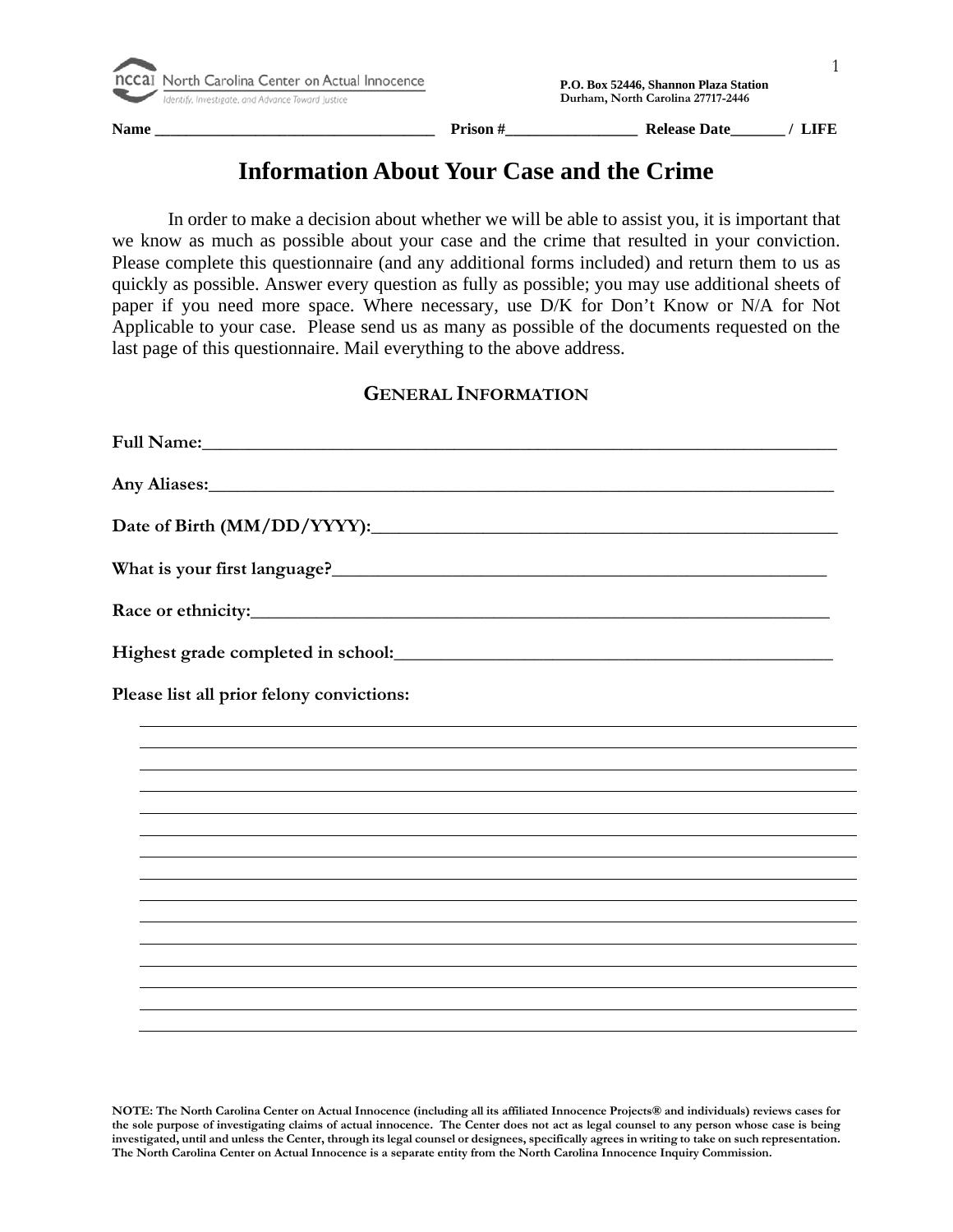

 **P.O. Box 52446, Shannon Plaza Station**<br>  **P.O. Box 52446, Shannon Plaza Station**<br>  **Propertify.** Investigate, and Advance Toward Justice<br> **1990 Purham, North Carolina 27717-2446** 

**Name \_\_\_\_\_\_\_\_\_\_\_\_\_\_\_\_\_\_\_\_\_\_\_\_\_\_\_\_\_\_\_\_\_\_\_\_ Prison #\_\_\_\_\_\_\_\_\_\_\_\_\_\_\_\_\_ Release Date\_\_\_\_\_\_\_ / LIFE** 

## **THE CRIME**

In the space provided below, please describe the crime(s) that you were alleged to have committed. By now, whether or not you were in any way involved, you know a great deal about the case. So please give us a description of what happened, when it happened, where it happened and all persons involved. Use additional sheets if necessary.

**1. Please state the crime(s) for which you are claiming innocence & the date and time of day it occurred. Please include the victim's name and age at the time the crime(s) occurred.**

\_\_\_\_\_\_\_\_\_\_\_\_\_\_\_\_\_\_\_\_\_\_\_\_\_\_\_\_\_\_\_\_\_\_\_\_\_\_\_\_\_\_\_\_\_\_\_\_\_\_\_\_\_\_\_\_\_\_\_\_\_\_\_\_\_\_\_\_\_\_\_\_\_\_\_\_\_\_ \_\_\_\_\_\_\_\_\_\_\_\_\_\_\_\_\_\_\_\_\_\_\_\_\_\_\_\_\_\_\_\_\_\_\_\_\_\_\_\_\_\_\_\_\_\_\_\_\_\_\_\_\_\_\_\_\_\_\_\_\_\_\_\_\_\_\_\_\_\_\_\_\_\_\_\_\_\_ \_\_\_\_\_\_\_\_\_\_\_\_\_\_\_\_\_\_\_\_\_\_\_\_\_\_\_\_\_\_\_\_\_\_\_\_\_\_\_\_\_\_\_\_\_\_\_\_\_\_\_\_\_\_\_\_\_\_\_\_\_\_\_\_\_\_\_\_\_\_\_\_\_\_\_\_\_\_ \_\_\_\_\_\_\_\_\_\_\_\_\_\_\_\_\_\_\_\_\_\_\_\_\_\_\_\_\_\_\_\_\_\_\_\_\_\_\_\_\_\_\_\_\_\_\_\_\_\_\_\_\_\_\_\_\_\_\_\_\_\_\_\_\_\_\_\_\_\_\_\_\_\_\_\_\_\_ \_\_\_\_\_\_\_\_\_\_\_\_\_\_\_\_\_\_\_\_\_\_\_\_\_\_\_\_\_\_\_\_\_\_\_\_\_\_\_\_\_\_\_\_\_\_\_\_\_\_\_\_\_\_\_\_\_\_\_\_\_\_\_\_\_\_\_\_\_\_\_\_\_\_\_\_\_\_ \_\_\_\_\_\_\_\_\_\_\_\_\_\_\_\_\_\_\_\_\_\_\_\_\_\_\_\_\_\_\_\_\_\_\_\_\_\_\_\_\_\_\_\_\_\_\_\_\_\_\_\_\_\_\_\_\_\_\_\_\_\_\_\_\_\_\_\_\_\_\_\_\_\_\_\_\_\_ \_\_\_\_\_\_\_\_\_\_\_\_\_\_\_\_\_\_\_\_\_\_\_\_\_\_\_\_\_\_\_\_\_\_\_\_\_\_\_\_\_\_\_\_\_\_\_\_\_\_\_\_\_\_\_\_\_\_\_\_\_\_\_\_\_\_\_\_\_\_\_\_\_\_\_\_\_\_ \_\_\_\_\_\_\_\_\_\_\_\_\_\_\_\_\_\_\_\_\_\_\_\_\_\_\_\_\_\_\_\_\_\_\_\_\_\_\_\_\_\_\_\_\_\_\_\_\_\_\_\_\_\_\_\_\_\_\_\_\_\_\_\_\_\_\_\_\_\_\_\_\_\_\_\_\_\_ \_\_\_\_\_\_\_\_\_\_\_\_\_\_\_\_\_\_\_\_\_\_\_\_\_\_\_\_\_\_\_\_\_\_\_\_\_\_\_\_\_\_\_\_\_\_\_\_\_\_\_\_\_\_\_\_\_\_\_\_\_\_\_\_\_\_\_\_\_\_\_\_\_\_\_\_\_\_

**2. Where did the crime take place? (City, address, or location.) Describe the scene as best you can. Note any unusual weather conditions.**

\_\_\_\_\_\_\_\_\_\_\_\_\_\_\_\_\_\_\_\_\_\_\_\_\_\_\_\_\_\_\_\_\_\_\_\_\_\_\_\_\_\_\_\_\_\_\_\_\_\_\_\_\_\_\_\_\_\_\_\_\_\_\_\_\_\_\_\_\_\_\_\_\_\_\_\_\_\_ \_\_\_\_\_\_\_\_\_\_\_\_\_\_\_\_\_\_\_\_\_\_\_\_\_\_\_\_\_\_\_\_\_\_\_\_\_\_\_\_\_\_\_\_\_\_\_\_\_\_\_\_\_\_\_\_\_\_\_\_\_\_\_\_\_\_\_\_\_\_\_\_\_\_\_\_\_\_ \_\_\_\_\_\_\_\_\_\_\_\_\_\_\_\_\_\_\_\_\_\_\_\_\_\_\_\_\_\_\_\_\_\_\_\_\_\_\_\_\_\_\_\_\_\_\_\_\_\_\_\_\_\_\_\_\_\_\_\_\_\_\_\_\_\_\_\_\_\_\_\_\_\_\_\_\_\_ \_\_\_\_\_\_\_\_\_\_\_\_\_\_\_\_\_\_\_\_\_\_\_\_\_\_\_\_\_\_\_\_\_\_\_\_\_\_\_\_\_\_\_\_\_\_\_\_\_\_\_\_\_\_\_\_\_\_\_\_\_\_\_\_\_\_\_\_\_\_\_\_\_\_\_\_\_\_ \_\_\_\_\_\_\_\_\_\_\_\_\_\_\_\_\_\_\_\_\_\_\_\_\_\_\_\_\_\_\_\_\_\_\_\_\_\_\_\_\_\_\_\_\_\_\_\_\_\_\_\_\_\_\_\_\_\_\_\_\_\_\_\_\_\_\_\_\_\_\_\_\_\_\_\_\_\_ \_\_\_\_\_\_\_\_\_\_\_\_\_\_\_\_\_\_\_\_\_\_\_\_\_\_\_\_\_\_\_\_\_\_\_\_\_\_\_\_\_\_\_\_\_\_\_\_\_\_\_\_\_\_\_\_\_\_\_\_\_\_\_\_\_\_\_\_\_\_\_\_\_\_\_\_\_\_ \_\_\_\_\_\_\_\_\_\_\_\_\_\_\_\_\_\_\_\_\_\_\_\_\_\_\_\_\_\_\_\_\_\_\_\_\_\_\_\_\_\_\_\_\_\_\_\_\_\_\_\_\_\_\_\_\_\_\_\_\_\_\_\_\_\_\_\_\_\_\_\_\_\_\_\_\_\_ \_\_\_\_\_\_\_\_\_\_\_\_\_\_\_\_\_\_\_\_\_\_\_\_\_\_\_\_\_\_\_\_\_\_\_\_\_\_\_\_\_\_\_\_\_\_\_\_\_\_\_\_\_\_\_\_\_\_\_\_\_\_\_\_\_\_\_\_\_\_\_\_\_\_\_\_\_\_ \_\_\_\_\_\_\_\_\_\_\_\_\_\_\_\_\_\_\_\_\_\_\_\_\_\_\_\_\_\_\_\_\_\_\_\_\_\_\_\_\_\_\_\_\_\_\_\_\_\_\_\_\_\_\_\_\_\_\_\_\_\_\_\_\_\_\_\_\_\_\_\_\_\_\_\_\_\_

**3. List all persons involved. (Include full names, ages, and addresses, as well as his or her role. Include co-defendants, all others who were involved in the crime and alternative suspects.)**

\_\_\_\_\_\_\_\_\_\_\_\_\_\_\_\_\_\_\_\_\_\_\_\_\_\_\_\_\_\_\_\_\_\_\_\_\_\_\_\_\_\_\_\_\_\_\_\_\_\_\_\_\_\_\_\_\_\_\_\_\_\_\_\_\_\_\_\_\_\_\_\_\_\_\_\_\_\_ \_\_\_\_\_\_\_\_\_\_\_\_\_\_\_\_\_\_\_\_\_\_\_\_\_\_\_\_\_\_\_\_\_\_\_\_\_\_\_\_\_\_\_\_\_\_\_\_\_\_\_\_\_\_\_\_\_\_\_\_\_\_\_\_\_\_\_\_\_\_\_\_\_\_\_\_\_\_ \_\_\_\_\_\_\_\_\_\_\_\_\_\_\_\_\_\_\_\_\_\_\_\_\_\_\_\_\_\_\_\_\_\_\_\_\_\_\_\_\_\_\_\_\_\_\_\_\_\_\_\_\_\_\_\_\_\_\_\_\_\_\_\_\_\_\_\_\_\_\_\_\_\_\_\_\_\_ \_\_\_\_\_\_\_\_\_\_\_\_\_\_\_\_\_\_\_\_\_\_\_\_\_\_\_\_\_\_\_\_\_\_\_\_\_\_\_\_\_\_\_\_\_\_\_\_\_\_\_\_\_\_\_\_\_\_\_\_\_\_\_\_\_\_\_\_\_\_\_\_\_\_\_\_\_\_ \_\_\_\_\_\_\_\_\_\_\_\_\_\_\_\_\_\_\_\_\_\_\_\_\_\_\_\_\_\_\_\_\_\_\_\_\_\_\_\_\_\_\_\_\_\_\_\_\_\_\_\_\_\_\_\_\_\_\_\_\_\_\_\_\_\_\_\_\_\_\_\_\_\_\_\_\_\_ \_\_\_\_\_\_\_\_\_\_\_\_\_\_\_\_\_\_\_\_\_\_\_\_\_\_\_\_\_\_\_\_\_\_\_\_\_\_\_\_\_\_\_\_\_\_\_\_\_\_\_\_\_\_\_\_\_\_\_\_\_\_\_\_\_\_\_\_\_\_\_\_\_\_\_\_\_\_ \_\_\_\_\_\_\_\_\_\_\_\_\_\_\_\_\_\_\_\_\_\_\_\_\_\_\_\_\_\_\_\_\_\_\_\_\_\_\_\_\_\_\_\_\_\_\_\_\_\_\_\_\_\_\_\_\_\_\_\_\_\_\_\_\_\_\_\_\_\_\_\_\_\_\_\_\_\_ \_\_\_\_\_\_\_\_\_\_\_\_\_\_\_\_\_\_\_\_\_\_\_\_\_\_\_\_\_\_\_\_\_\_\_\_\_\_\_\_\_\_\_\_\_\_\_\_\_\_\_\_\_\_\_\_\_\_\_\_\_\_\_\_\_\_\_\_\_\_\_\_\_\_\_\_\_\_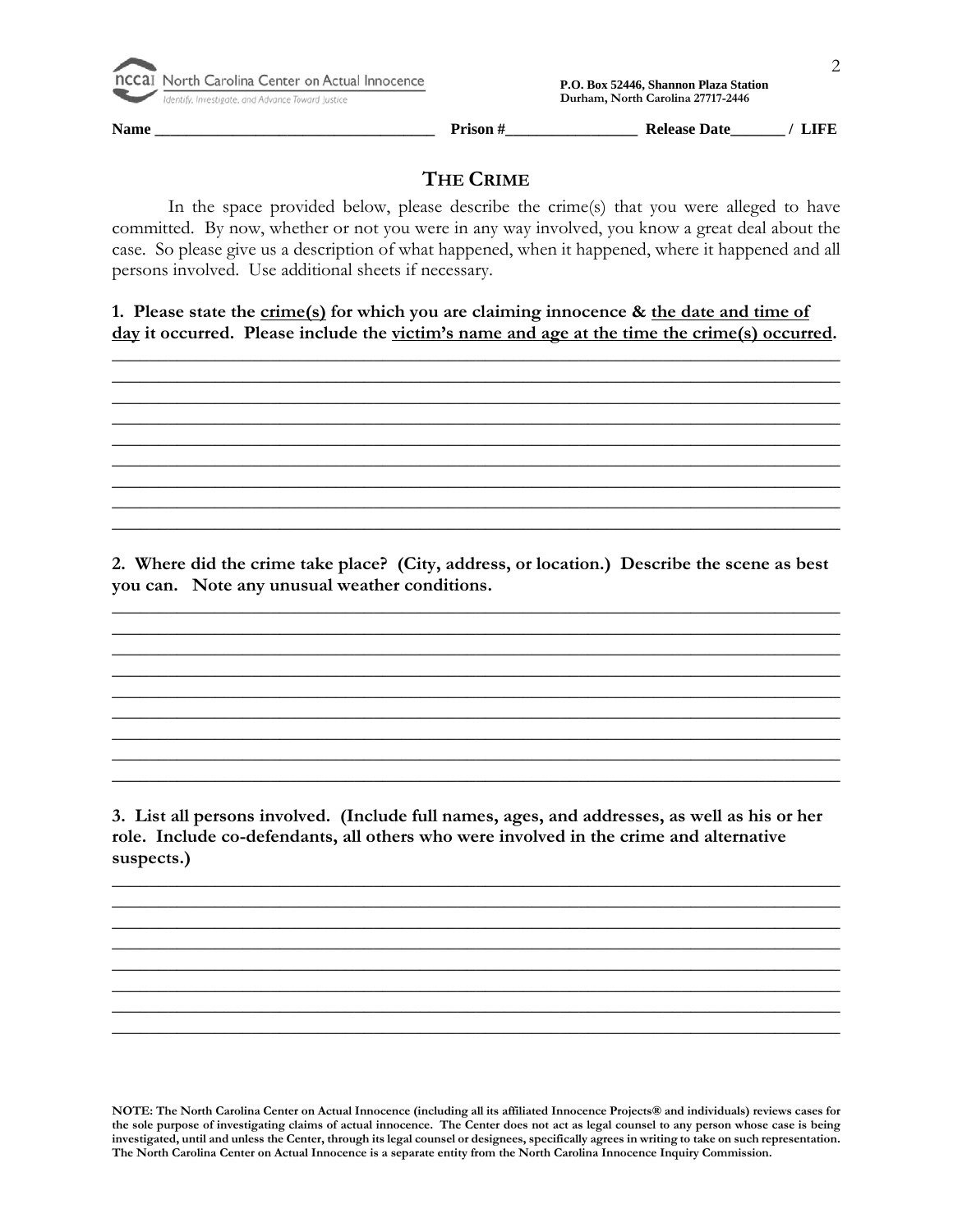

Name\_

 $\frac{1}{\sqrt{1-\frac{1}{2}}}\$  Prison #

Release Date<br>
<u>LIFE</u>

4. Describe what the State or the police claim happened during the crime for which you were convicted. (Please be as detailed as you can in your response; if you are stating you were not present at the crime, then describe what others say happened during the crime.)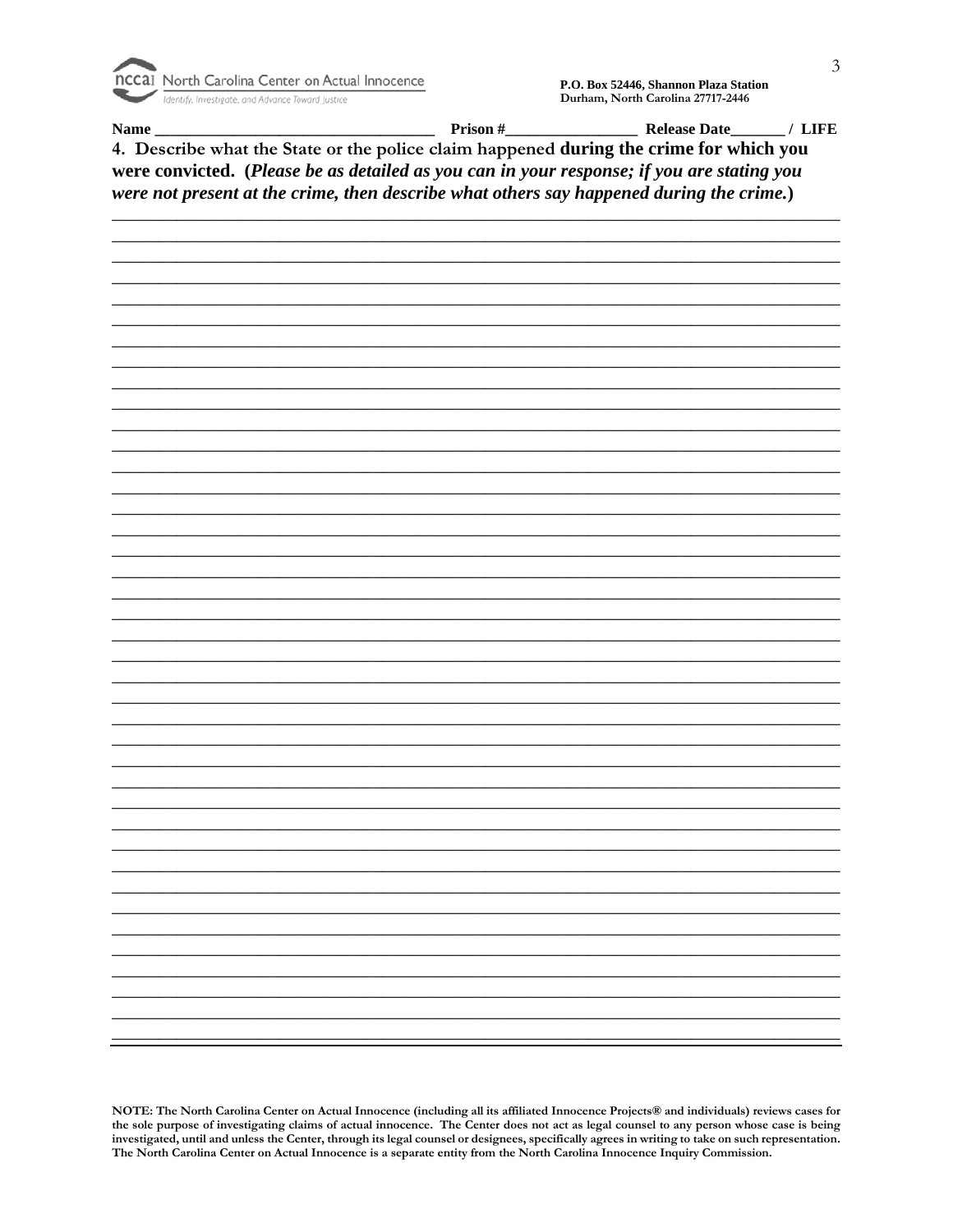

Name\_

Prison  $#$ <sub>\_\_\_</sub>

Release Date<sub>\_\_\_\_\_\_</sub>/ LIFE

#### 5. Describe your version of what happened during the crime for which you were convicted.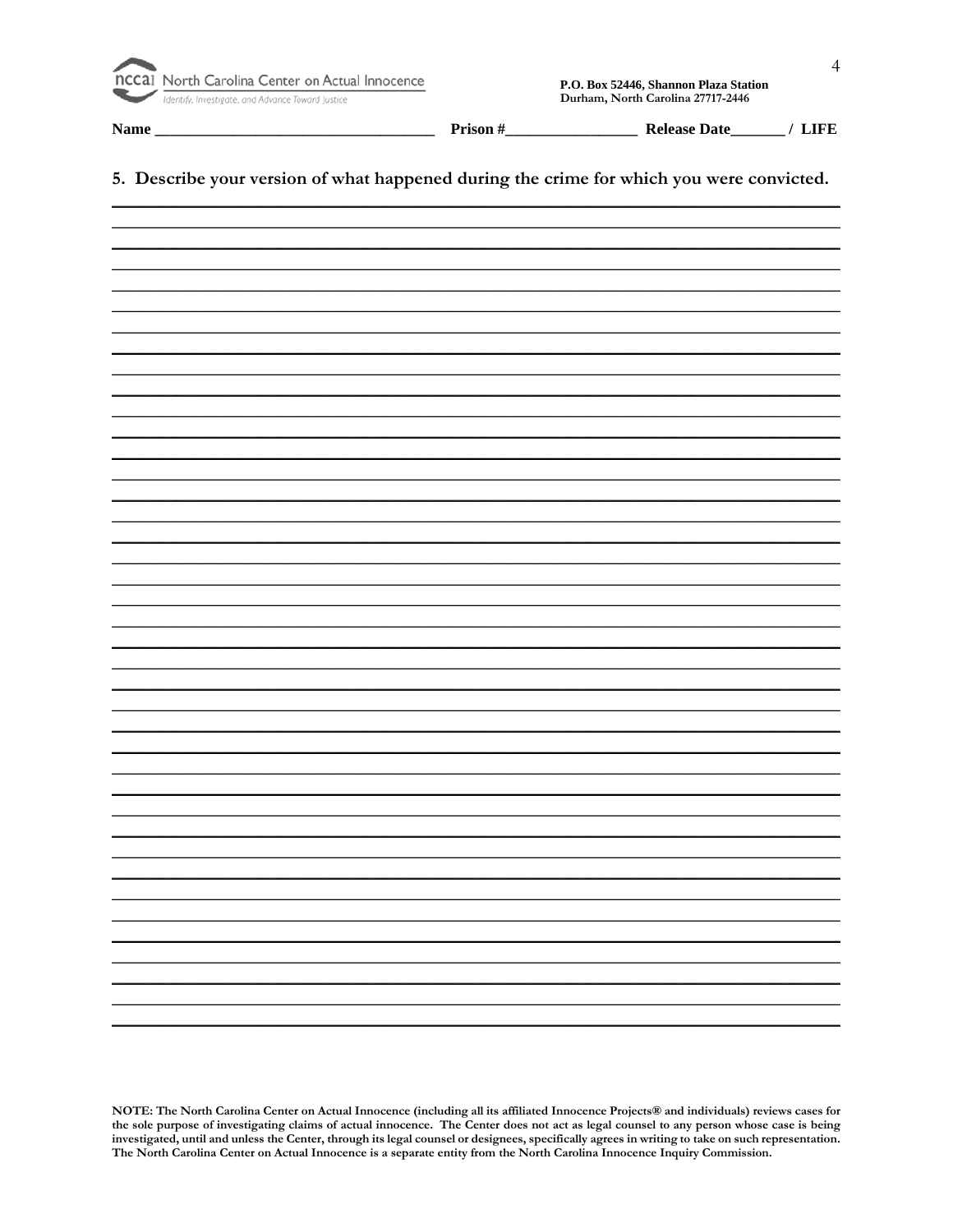

| $ -$<br>тчаши<br>and the property of the control of<br>__________ | .<br>.<br>____<br><b>Service Contract Contract Contract</b><br>___ | $\mathbf{r}$<br>___ |  |
|-------------------------------------------------------------------|--------------------------------------------------------------------|---------------------|--|
|                                                                   |                                                                    |                     |  |

#### 6. Please provide any other information on the crime you feel may be helpful to us in understanding what happened.

NOTE: The North Carolina Center on Actual Innocence (including all its affiliated Innocence Projects® and individuals) reviews cases for the sole purpose of investigating claims of actual innocence. The Center does not act as legal counsel to any person whose case is being investigated, until and unless the Center, through its legal counsel or designees, specifically agrees in writing to take on such representation. The North Carolina Center on Actual Innocence is a separate entity from the North Carolina Innocence Inquiry Commission.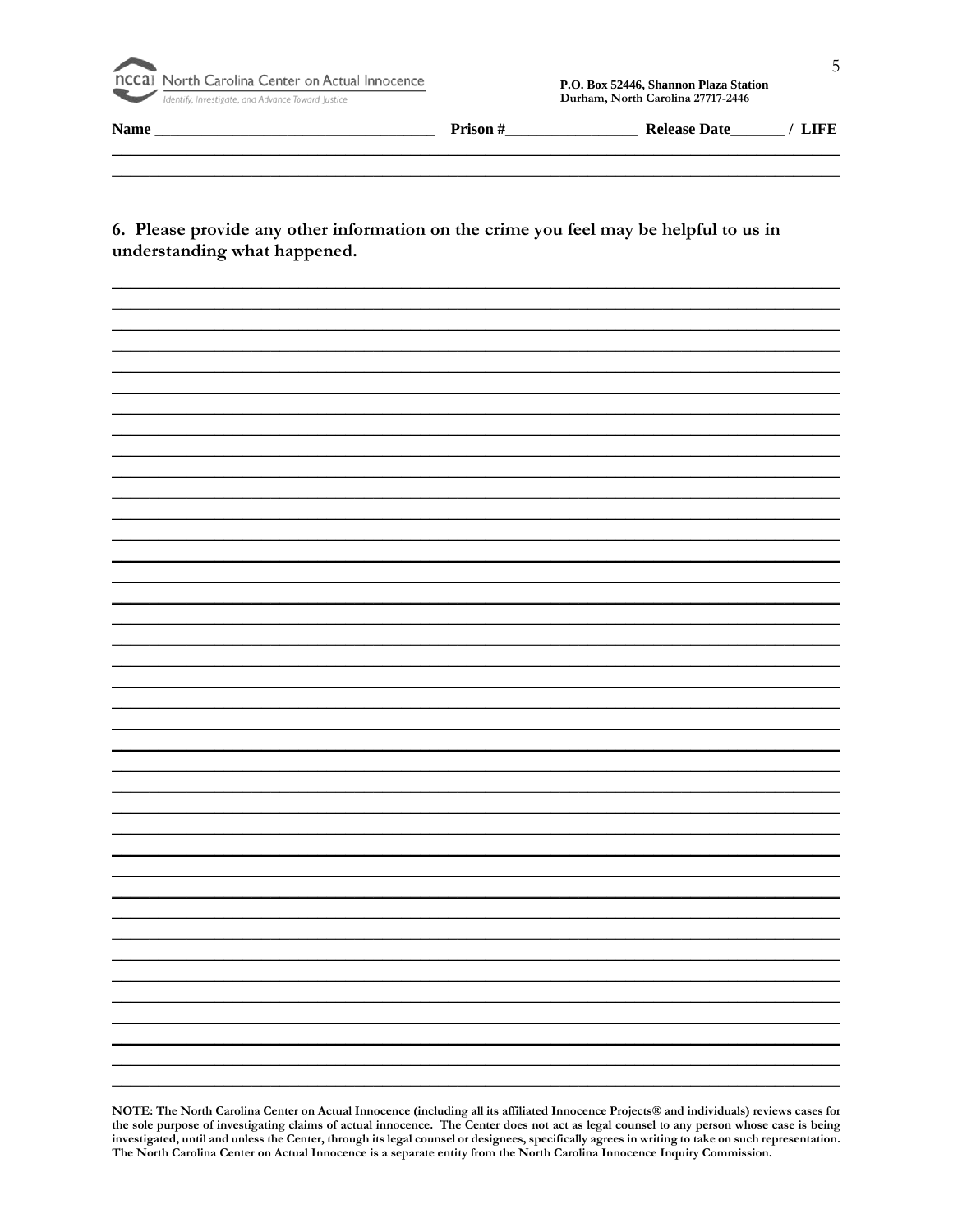

|    | ATTORNEY AND COURT INFORMATION<br><b>Arrest and Trial</b>                                                                                                                          |
|----|------------------------------------------------------------------------------------------------------------------------------------------------------------------------------------|
|    |                                                                                                                                                                                    |
|    |                                                                                                                                                                                    |
|    | 3. Investigating police or sheriff's department and detective(s) (Name, Department, Address):<br>,我们也不能在这里的人,我们也不能在这里的人,我们也不能在这里的人,我们也不能在这里的人,我们也不能在这里的人,我们也不能在这里的人,我们也不能在这里的人,我们也 |
| 4. | Were you convicted: (please check one)                                                                                                                                             |
|    | $\Box$ At Trial $\Box$ By Plea Agreement                                                                                                                                           |
| 5. | If by plea agreement was it: (please check one)                                                                                                                                    |
|    | Guilty Plea   Alford Plea   No Contest Plea                                                                                                                                        |
| 6. | Please list the County and Court Case Numbers: Manual County and Court Case Numbers:                                                                                               |
| 7. |                                                                                                                                                                                    |
| 8. | Who was your Trial Attorney? (Name, Address, Telephone)<br>If you had different trial and pre-trial attorneys, please list both.                                                   |
|    |                                                                                                                                                                                    |
|    | Was your trial attorney: (please check one)<br>a.<br>hired by you $\vert$ a public defender $\vert$<br>appointed by the court                                                      |
|    | b. When was the first time you spoke to your trial attorney?                                                                                                                       |
|    |                                                                                                                                                                                    |
| 9. | Prosecuting Attorney: (Name, Address, Telephone)                                                                                                                                   |

\_\_\_\_\_\_\_\_\_\_\_\_\_\_\_\_\_\_\_\_\_\_\_\_\_\_\_\_\_\_\_\_\_\_\_\_\_\_\_\_\_\_\_\_\_\_\_\_\_\_\_\_\_\_\_\_\_\_\_\_\_\_\_\_\_\_\_\_\_\_\_\_\_\_\_ \_\_\_\_\_\_\_\_\_\_\_\_\_\_\_\_\_\_\_\_\_\_\_\_\_\_\_\_\_\_\_\_\_\_\_\_\_\_\_\_\_\_\_\_\_\_\_\_\_\_\_\_\_\_\_\_\_\_\_\_\_\_\_\_\_\_\_\_\_\_\_\_\_\_\_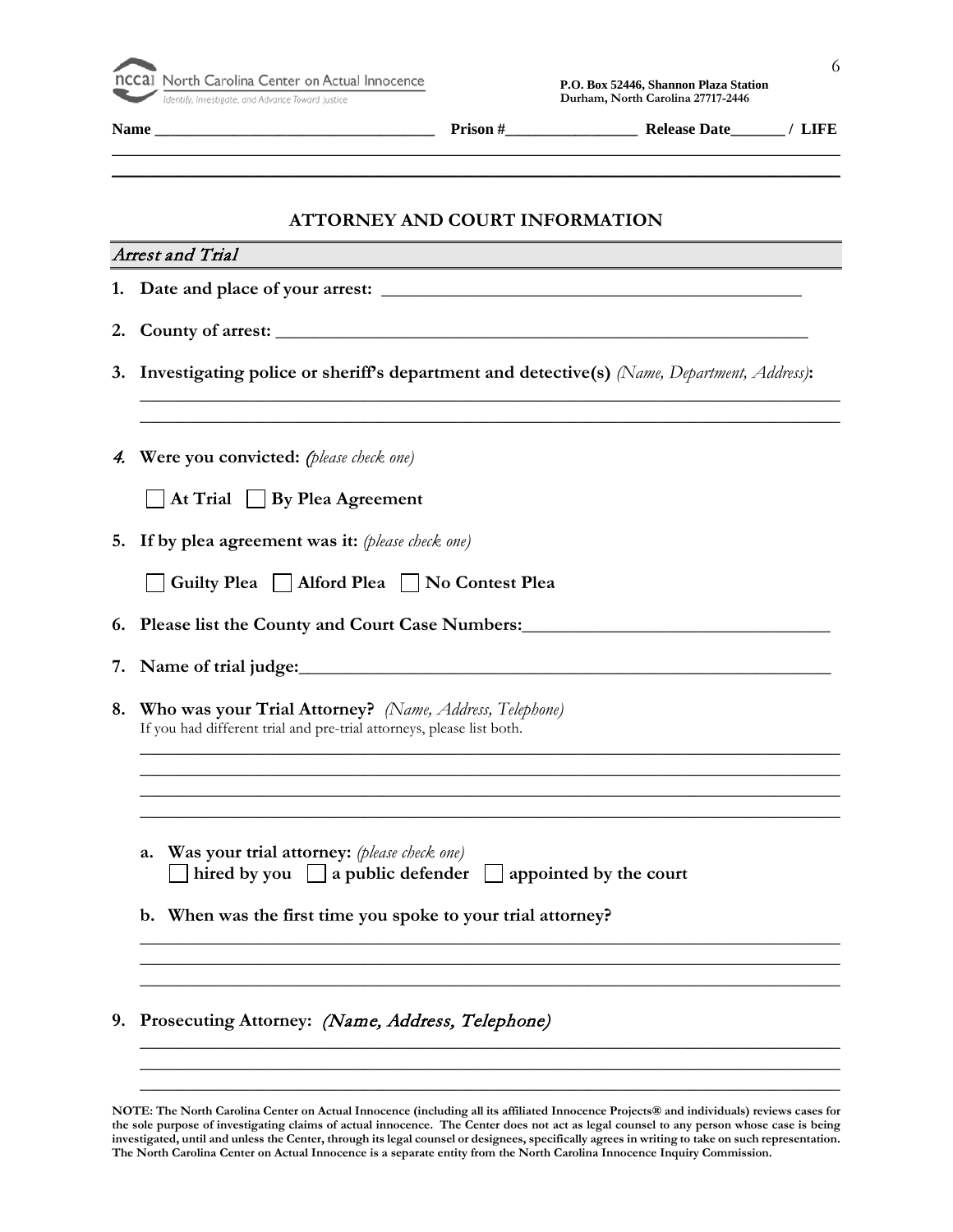**Identify, Investigate, and Advance Toward Justice** 

**Name \_\_\_\_\_\_\_\_\_\_\_\_\_\_\_\_\_\_\_\_\_\_\_\_\_\_\_\_\_\_\_\_\_\_\_\_ Prison #\_\_\_\_\_\_\_\_\_\_\_\_\_\_\_\_\_ Release Date\_\_\_\_\_\_\_ / LIFE** 

**10. List the name(s) of any co-defendant(s) in your case and tell us whether their charges were dropped, they were acquitted, they were convicted, or they pled guilty:**

*(please check one box for each co-defendant)*

| Co-Defendant #1:            |                                                                                               |  |
|-----------------------------|-----------------------------------------------------------------------------------------------|--|
|                             |                                                                                               |  |
|                             | $\Box$ Charges Dropped $\Box$ Acquitted at Trial $\Box$ Convicted at Trial $\Box$ Pled Guilty |  |
| Co-Defendant #2:            |                                                                                               |  |
|                             |                                                                                               |  |
|                             | △ Charges Dropped △ Acquitted at Trial △ Convicted at Trial △ Pled Guilty                     |  |
| $Co\text{-Defendant} \#3$ : |                                                                                               |  |
|                             |                                                                                               |  |
|                             | Charges Dropped   Acquitted at Trial   Convicted at Trial   Pled Guilty                       |  |
| Co-Defendant #4:            |                                                                                               |  |
|                             |                                                                                               |  |
|                             | $\Box$ Charges Dropped $\Box$ Acquitted at Trial $\Box$ Convicted at Trial $\Box$ Pled Guilty |  |
| Co-Defendant #5:            |                                                                                               |  |
|                             |                                                                                               |  |
|                             | $\Box$ Charges Dropped $\Box$ Acquitted at Trial $\Box$ Convicted at Trial $\Box$ Pled Guilty |  |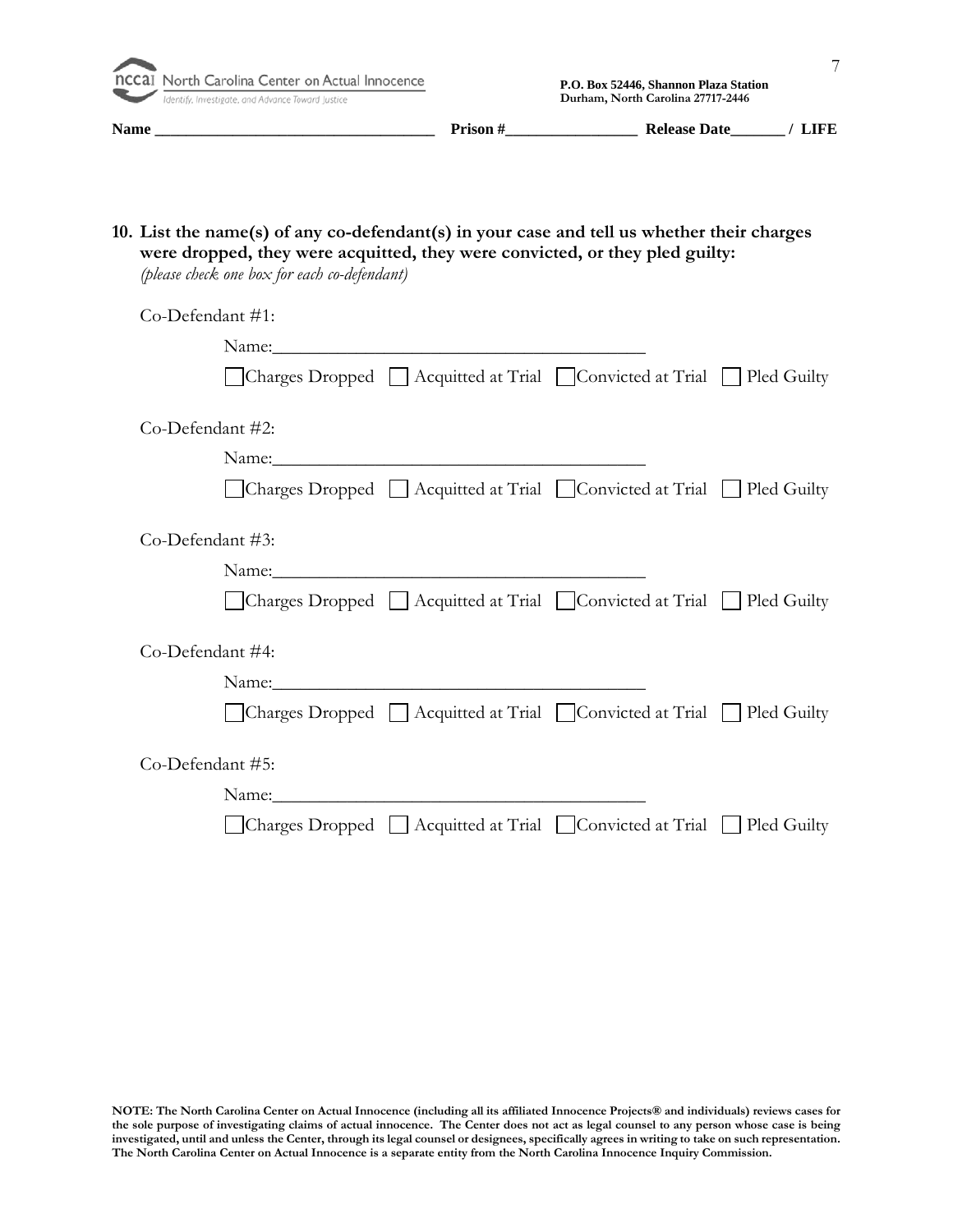

|                                                                                                                                          |                                                         | Release Date______/ LIFE                                                                                                                                                                   |
|------------------------------------------------------------------------------------------------------------------------------------------|---------------------------------------------------------|--------------------------------------------------------------------------------------------------------------------------------------------------------------------------------------------|
| Appeals                                                                                                                                  |                                                         |                                                                                                                                                                                            |
| 11. Has there been a <u>direct</u> appeal? $\Box$ Yes $\Box$ No<br>12. If Yes:                                                           |                                                         |                                                                                                                                                                                            |
|                                                                                                                                          |                                                         | Date appeal filed: Date appeal decided: 0R Not Yet Decided                                                                                                                                 |
|                                                                                                                                          |                                                         | What issues were raised in your direct appeal?<br><u> What issues were raised in your direct appeal?</u>                                                                                   |
| If No:                                                                                                                                   |                                                         |                                                                                                                                                                                            |
|                                                                                                                                          |                                                         | Were you advised of your right to an appeal? ___________________________________                                                                                                           |
|                                                                                                                                          |                                                         | Did you refuse your right to an appeal at the time of your conviction?                                                                                                                     |
| 13. Since your trial or appeal, have you or anyone on your behalf filed any other post-<br>(PCR) or Federal Habeas Petitions) ■ Yes ■ No | there was a hearing, the decision and the date decided. | conviction motions? (These may include but are not limited to Post-Conviction Relief motion<br>If yes, please indicate in what court (including federal or state) the Motion was filed, if |
|                                                                                                                                          |                                                         |                                                                                                                                                                                            |
|                                                                                                                                          |                                                         |                                                                                                                                                                                            |
|                                                                                                                                          |                                                         | If yes, what issues were raised in your post-conviction motions?                                                                                                                           |
|                                                                                                                                          |                                                         |                                                                                                                                                                                            |
| 14. Who was your Appellate Attorney? (Name, Address, Telephone)                                                                          |                                                         |                                                                                                                                                                                            |
| a.                                                                                                                                       |                                                         | <b>Was your appellate attorney:</b> (please check one) $\Box$ hired by you $\Box$ appointed by the court?                                                                                  |
| 15. Appellate Lawyer for the State: (Name, Address, Telephone)                                                                           |                                                         |                                                                                                                                                                                            |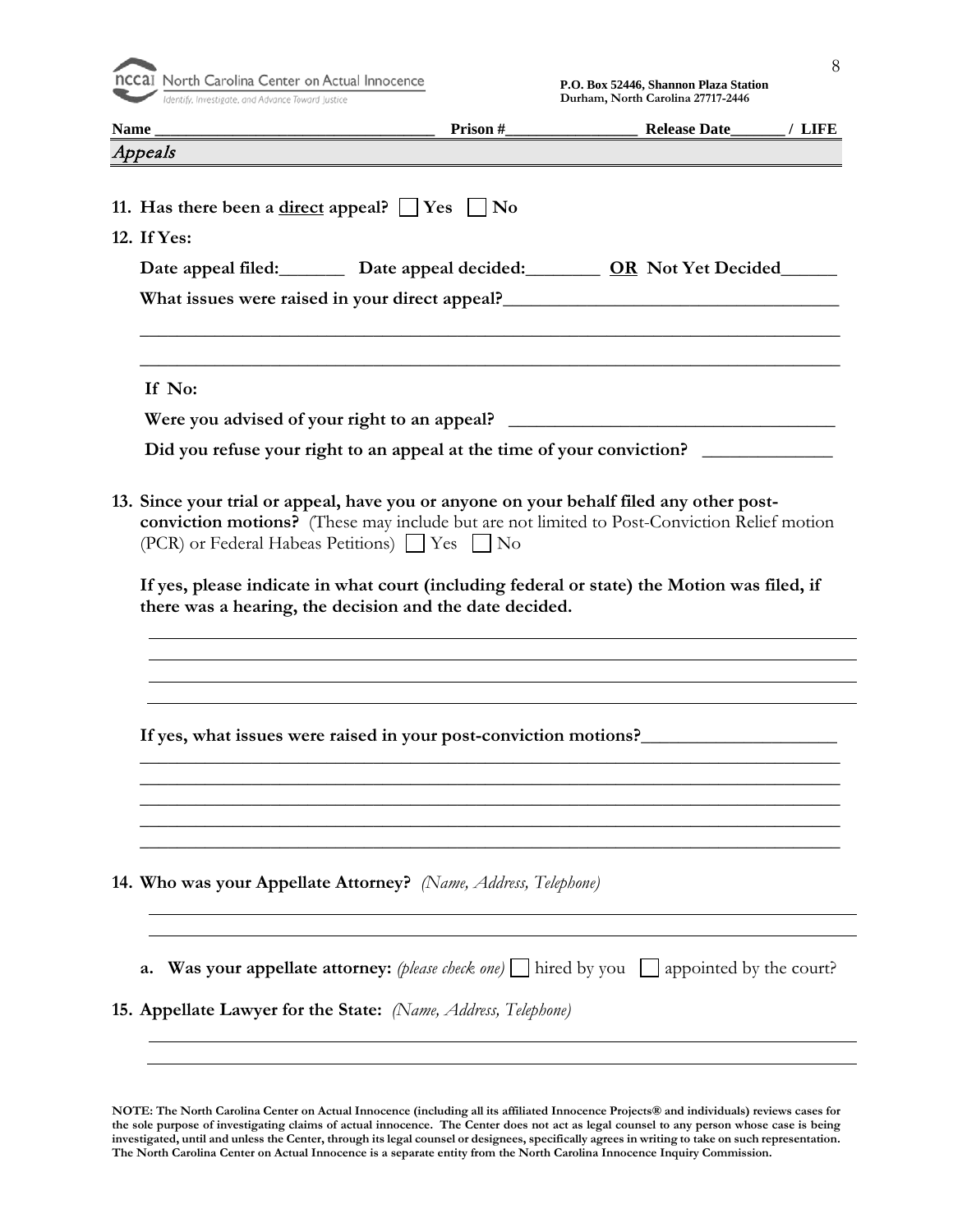| nccal North Carolina Center on Actual Inno        |
|---------------------------------------------------|
| Identify, Investigate, and Advance Toward Justice |

**Name \_\_\_\_\_\_\_\_\_\_\_\_\_\_\_\_\_\_\_\_\_\_\_\_\_\_\_\_\_\_\_\_\_\_\_\_ Prison #\_\_\_\_\_\_\_\_\_\_\_\_\_\_\_\_\_ Release Date\_\_\_\_\_\_\_ / LIFE** 

#### **ABOUT YOUR CASE**

**16. List each of the crimes of which you were convicted and for each, the sentence imposed. Please describe the defense raised at trial for each crime:** *(For example, that you were wrongfully* 

*identified as the assailant by an eyewitness.)* Crime: Sentence: Time Remaining: Defense: Crime: Sentence: Time Remaining: Defense: a. How much total consecutive time was imposed? \_\_\_\_\_\_\_\_\_\_\_\_\_\_\_\_\_\_\_\_\_\_\_\_\_\_\_\_\_\_\_\_\_\_ b. **How much total consecutive time remains? 17.** Did the police or investigating detective ever interview you?  $\Box$  Yes  $\Box$  No **If Yes, a. How many times were you interviewed? \_\_\_\_\_\_\_\_\_\_\_\_\_\_\_\_\_\_\_\_\_\_\_\_\_\_\_\_\_\_\_\_\_\_\_\_\_ b. Where and how long were the interviews? \_\_\_\_\_\_\_\_\_\_\_\_\_\_\_\_\_\_\_\_\_\_\_\_\_\_\_\_\_\_\_\_\_\_\_\_\_\_\_\_\_\_\_\_\_\_\_\_\_\_\_\_\_\_\_\_\_\_\_\_\_\_\_\_\_\_\_\_\_\_\_\_ \_\_\_\_\_\_\_\_\_\_\_\_\_\_\_\_\_\_\_\_\_\_\_\_\_\_\_\_\_\_\_\_\_\_\_\_\_\_\_\_\_\_\_\_\_\_\_\_\_\_\_\_\_\_\_\_\_\_\_\_\_\_\_\_\_\_\_\_\_\_\_\_ c.** Did you ask to speak with a lawyer during the interview?  $\Box$  Yes  $\Box$  No **d.** Did you sign papers during the police interview?  $\Box$  Yes  $\Box$  No **If Yes, what did you sign? \_\_\_\_\_\_\_\_\_\_\_\_\_\_\_\_\_\_\_\_\_\_\_\_\_\_\_\_\_\_\_\_\_\_\_\_\_\_\_\_\_\_\_\_\_\_\_\_\_\_\_\_\_\_\_\_\_\_\_\_\_\_\_\_\_\_\_\_\_\_\_\_ \_\_\_\_\_\_\_\_\_\_\_\_\_\_\_\_\_\_\_\_\_\_\_\_\_\_\_\_\_\_\_\_\_\_\_\_\_\_\_\_\_\_\_\_\_\_\_\_\_\_\_\_\_\_\_\_\_\_\_\_\_\_\_\_\_\_\_\_\_\_\_\_ e.** Did you sign papers after the interview?  $\Box$  Yes  $\Box$  No **If Yes, what did you sign? \_\_\_\_\_\_\_\_\_\_\_\_\_\_\_\_\_\_\_\_\_\_\_\_\_\_\_\_\_\_\_\_\_\_\_\_\_\_\_\_\_\_\_\_\_\_\_\_\_\_\_\_\_\_\_\_\_\_\_\_\_\_\_\_\_\_\_\_\_\_\_\_ \_\_\_\_\_\_\_\_\_\_\_\_\_\_\_\_\_\_\_\_\_\_\_\_\_\_\_\_\_\_\_\_\_\_\_\_\_\_\_\_\_\_\_\_\_\_\_\_\_\_\_\_\_\_\_\_\_\_\_\_\_\_\_\_\_\_\_\_\_\_\_\_ 18.** Did you give a statement/confession? T Yes No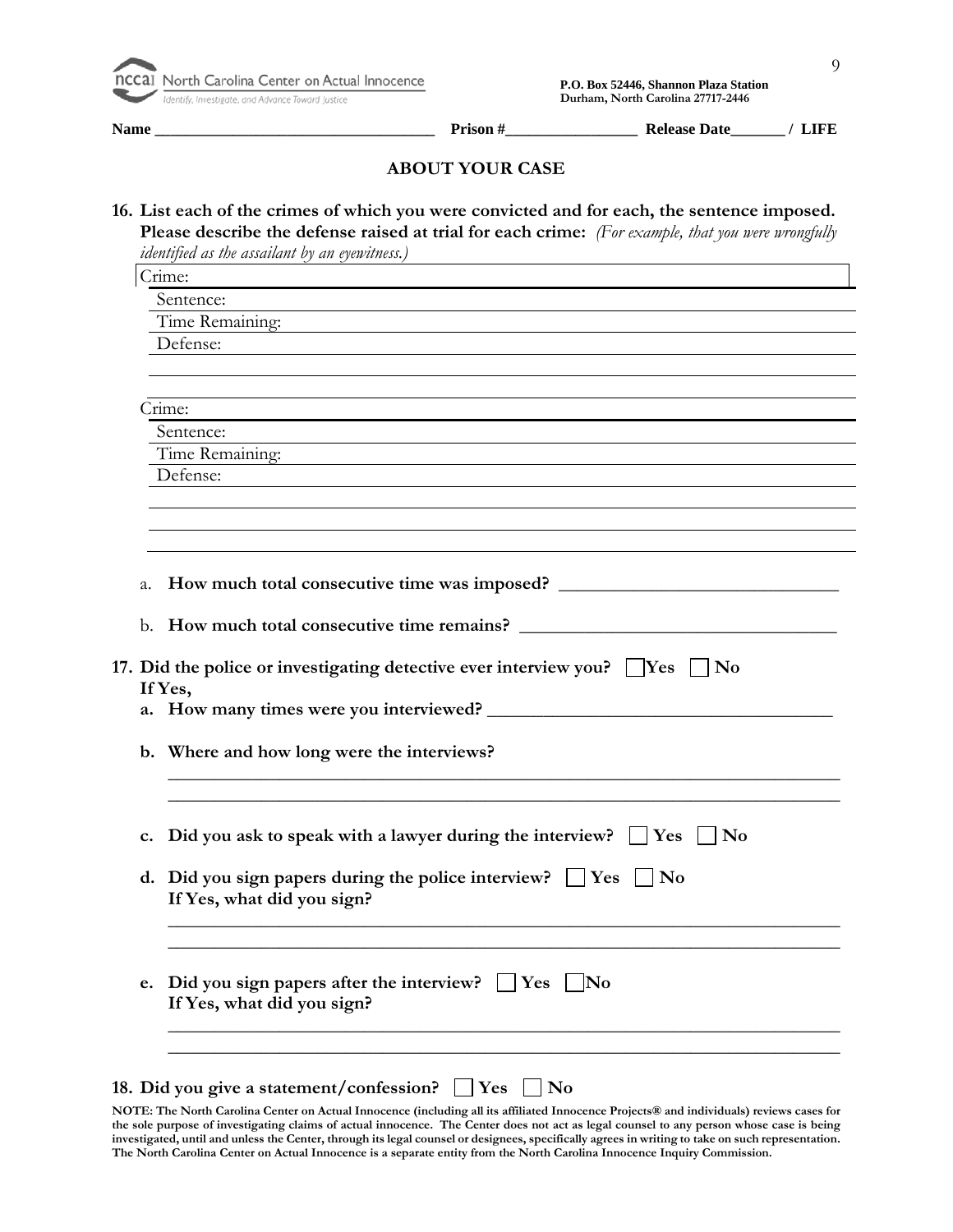| P.O. Box 52446, Shannon Plaza Station<br>Identify, Investigate, and Advance Toward Justice<br>Durham, North Carolina 27717-2446 |
|---------------------------------------------------------------------------------------------------------------------------------|
|                                                                                                                                 |
| If Yes,                                                                                                                         |
| a. To whom did you give the statement?                                                                                          |
|                                                                                                                                 |
| b. Was your lawyer with you when you signed the statement? $\Box$ Yes $\Box$ No                                                 |
| c. Was it a written statement? $\vert$ Yes<br>$\vert$ No                                                                        |
| If Yes, did you sign it? $\Box$ Yes<br>$ $ No                                                                                   |
| d. Why did you give a statement?                                                                                                |
|                                                                                                                                 |
|                                                                                                                                 |
| 19. Please explain why you are innocent.                                                                                        |
|                                                                                                                                 |
|                                                                                                                                 |
|                                                                                                                                 |
|                                                                                                                                 |
|                                                                                                                                 |
|                                                                                                                                 |
|                                                                                                                                 |
|                                                                                                                                 |
|                                                                                                                                 |
|                                                                                                                                 |
|                                                                                                                                 |
| a. What factors do you believe led to your being wrongfully convicted?                                                          |
|                                                                                                                                 |
|                                                                                                                                 |
|                                                                                                                                 |
|                                                                                                                                 |
|                                                                                                                                 |
|                                                                                                                                 |
|                                                                                                                                 |
|                                                                                                                                 |
|                                                                                                                                 |
|                                                                                                                                 |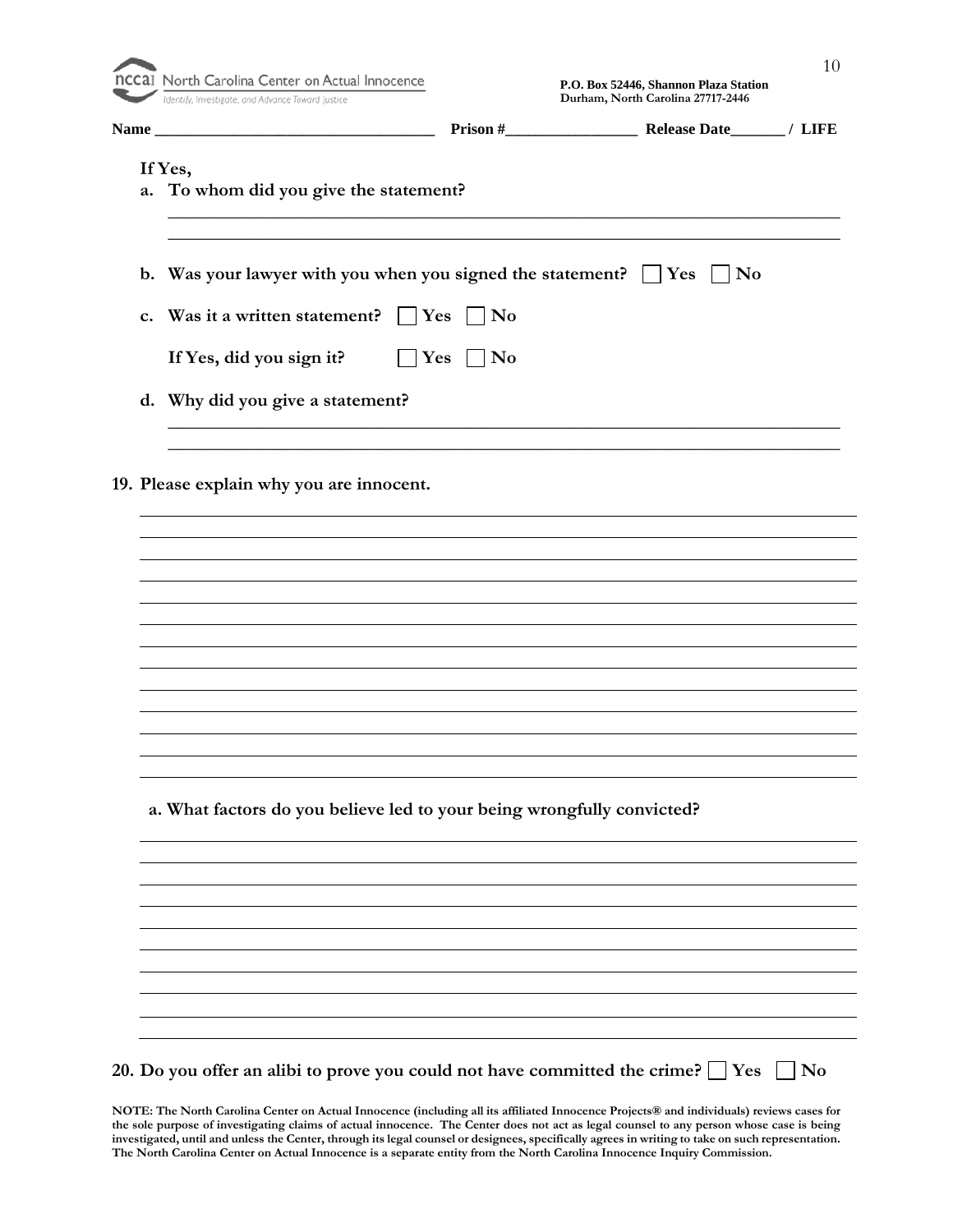| Identify, Investigate, and Advance Toward Justice |                                                                      |
|---------------------------------------------------|----------------------------------------------------------------------|
| <b>Name</b>                                       | Prison #                                                             |
| If Yes,                                           |                                                                      |
|                                                   | <b>a.</b> What is it? (please provide names, addresses, and telephon |

| Was it offered at trial? $\Box$ Yes $\Box$ No |
|-----------------------------------------------|
| If No, why not?                               |
|                                               |

| that you are innocent.                                                                                        |  |  |  |
|---------------------------------------------------------------------------------------------------------------|--|--|--|
| If any of this evidence or testimony was incomplete, indicate the additional information you believe might be |  |  |  |
| obtained and why it was not presented at trial.                                                               |  |  |  |

 **P.O. Box 52446, Shannon Plaza Station Durham, North Carolina 27717-2446**

**Name \_\_\_\_\_\_\_\_\_\_\_\_\_\_\_\_\_\_\_\_\_\_\_\_\_\_\_\_\_\_\_\_\_\_\_\_ Prison #\_\_\_\_\_\_\_\_\_\_\_\_\_\_\_\_\_ Release Date\_\_\_\_\_\_\_ / LIFE**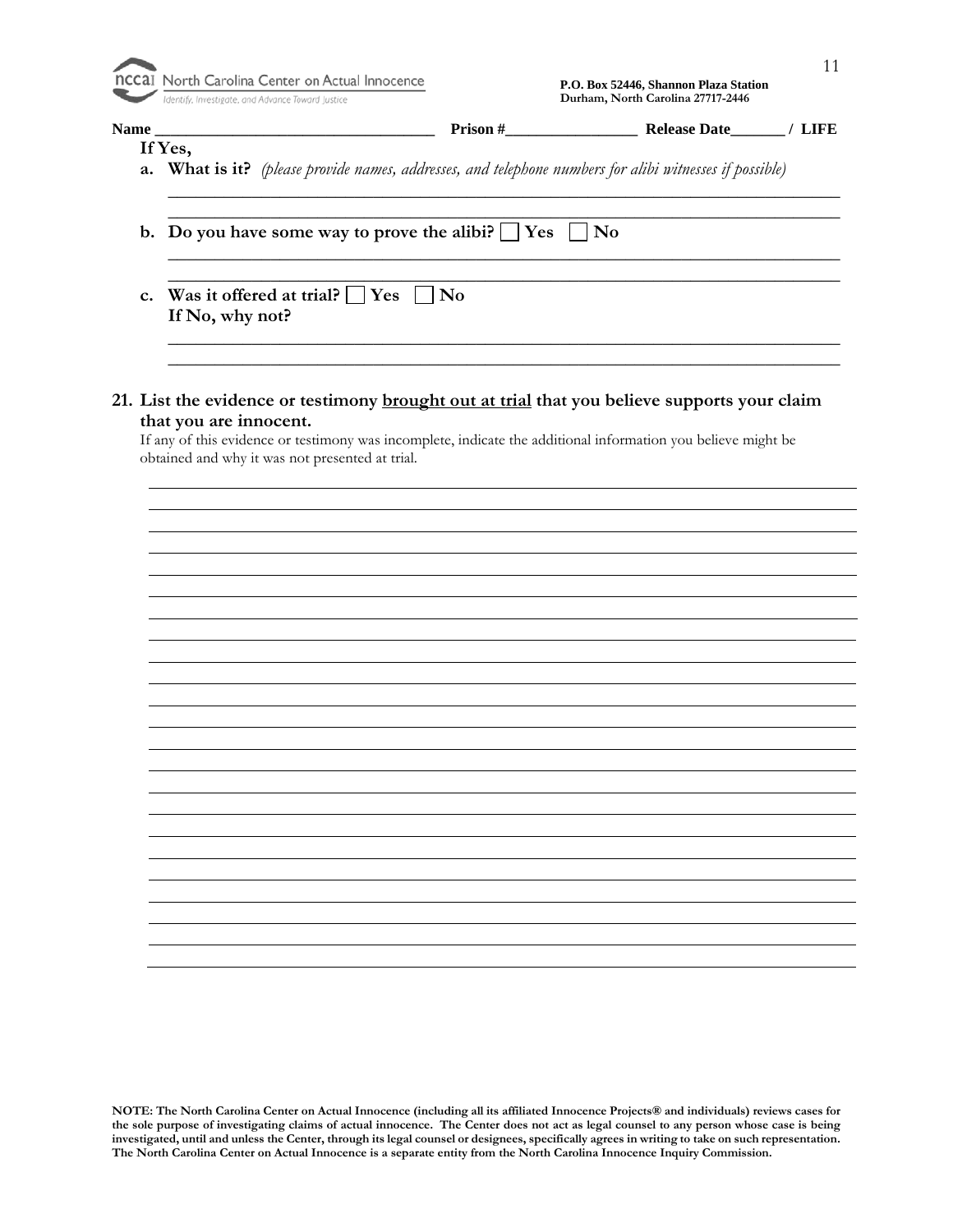

| Name | $\mathbf{a} \cdot \mathbf{a}$<br>. | Date<br>000<br>- IS F<br>и |  |
|------|------------------------------------|----------------------------|--|
|      |                                    |                            |  |

**22. List all other evidence or testimony that you believe will show your innocence. For each, please indicate whether it (a) was available but not brought out at trial, (b) came to light after trial, or (c) is potentially new evidence you believe might be found with thorough investigation.**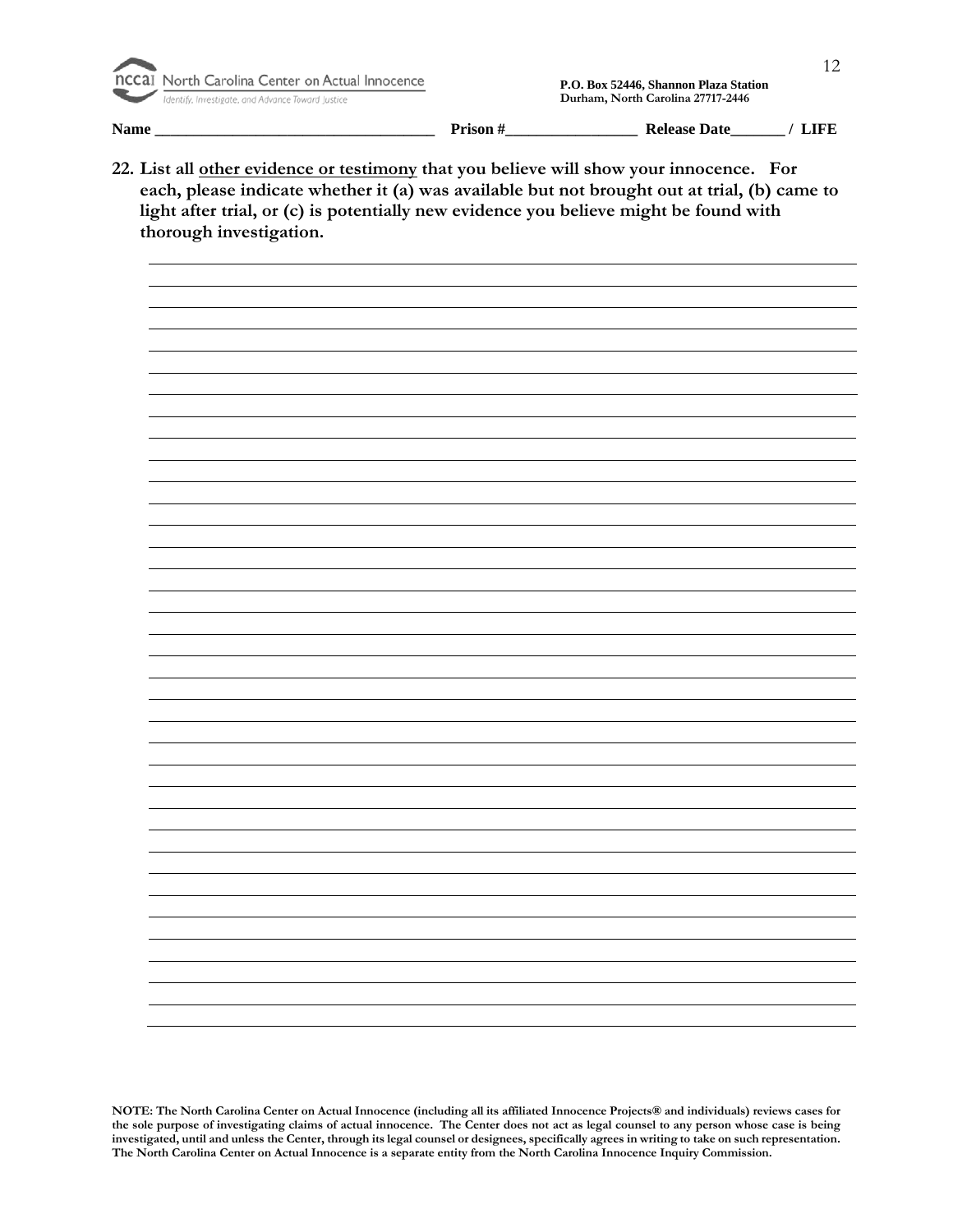| Indicate what each knows. If the person was not called to testify at trial, indicate why. |                             |  |
|-------------------------------------------------------------------------------------------|-----------------------------|--|
| Person's Name:                                                                            |                             |  |
|                                                                                           |                             |  |
| What does s/he know:                                                                      |                             |  |
|                                                                                           |                             |  |
| Did the person testify at trial?                                                          | If not, please explain why  |  |
|                                                                                           |                             |  |
|                                                                                           |                             |  |
|                                                                                           |                             |  |
| Person's Name:<br>Address, if you know it:                                                |                             |  |
| What does s/he know:                                                                      |                             |  |
|                                                                                           |                             |  |
|                                                                                           |                             |  |
| Did the person testify at trial?                                                          | If not, please explain why: |  |
|                                                                                           |                             |  |
|                                                                                           |                             |  |
| Person's Name:                                                                            |                             |  |
| Address, if you know it:                                                                  |                             |  |
| What does s/he know:                                                                      |                             |  |
|                                                                                           |                             |  |
| Did the person testify at trial?                                                          | If not, please explain why: |  |
|                                                                                           |                             |  |
|                                                                                           |                             |  |
|                                                                                           |                             |  |
| Person's Name:                                                                            |                             |  |
| Address, if you know it:                                                                  |                             |  |
| What does s/he know:                                                                      |                             |  |
|                                                                                           |                             |  |
| Did the person testify at trial?                                                          | If not, please explain why: |  |
|                                                                                           |                             |  |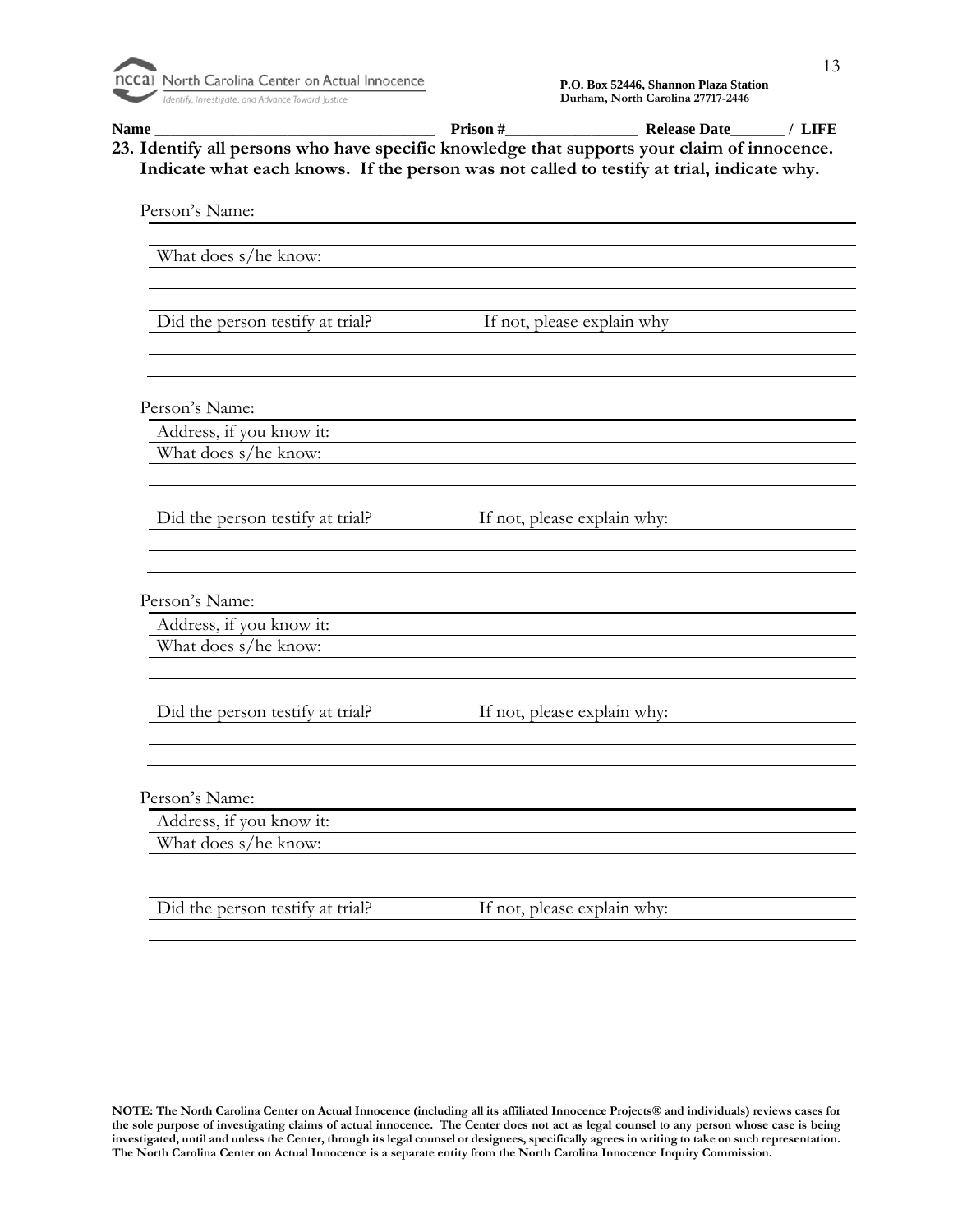

|                                       | PHYSICAL EVIDENCE                                                                                       |                |
|---------------------------------------|---------------------------------------------------------------------------------------------------------|----------------|
|                                       | 24. Were any fingerprints discovered during the investigation of your case? $\Box$ Yes $\Box$ No        |                |
| If Yes, please explain.               |                                                                                                         |                |
|                                       |                                                                                                         |                |
|                                       |                                                                                                         |                |
| from the victim? $\Box$ Yes $\Box$ No | 25. Were any bodily fluids or hair samples (e.g., vaginal swabs, anal swabs, blood, or saliva) obtained |                |
|                                       | If Yes, what samples were obtained?                                                                     |                |
|                                       |                                                                                                         |                |
|                                       |                                                                                                         |                |
|                                       | 26. Were any bodily fluids or hair samples obtained from you? $\Box$ Yes $\Box$ No                      |                |
|                                       | If Yes, what samples were obtained?                                                                     |                |
|                                       |                                                                                                         |                |
|                                       |                                                                                                         |                |
|                                       | 27. Were bodily fluids or hair found at the crime scene? $\Box$ Yes $\Box$ No                           |                |
|                                       |                                                                                                         |                |
| If Yes, what was found?               |                                                                                                         |                |
|                                       |                                                                                                         |                |
|                                       |                                                                                                         |                |
|                                       | 28. Were any bodily fluids found on the victim's clothing? $\Box$ Yes                                   | N <sub>0</sub> |
| If Yes, what was found?               |                                                                                                         |                |
|                                       |                                                                                                         |                |
|                                       |                                                                                                         |                |
|                                       |                                                                                                         |                |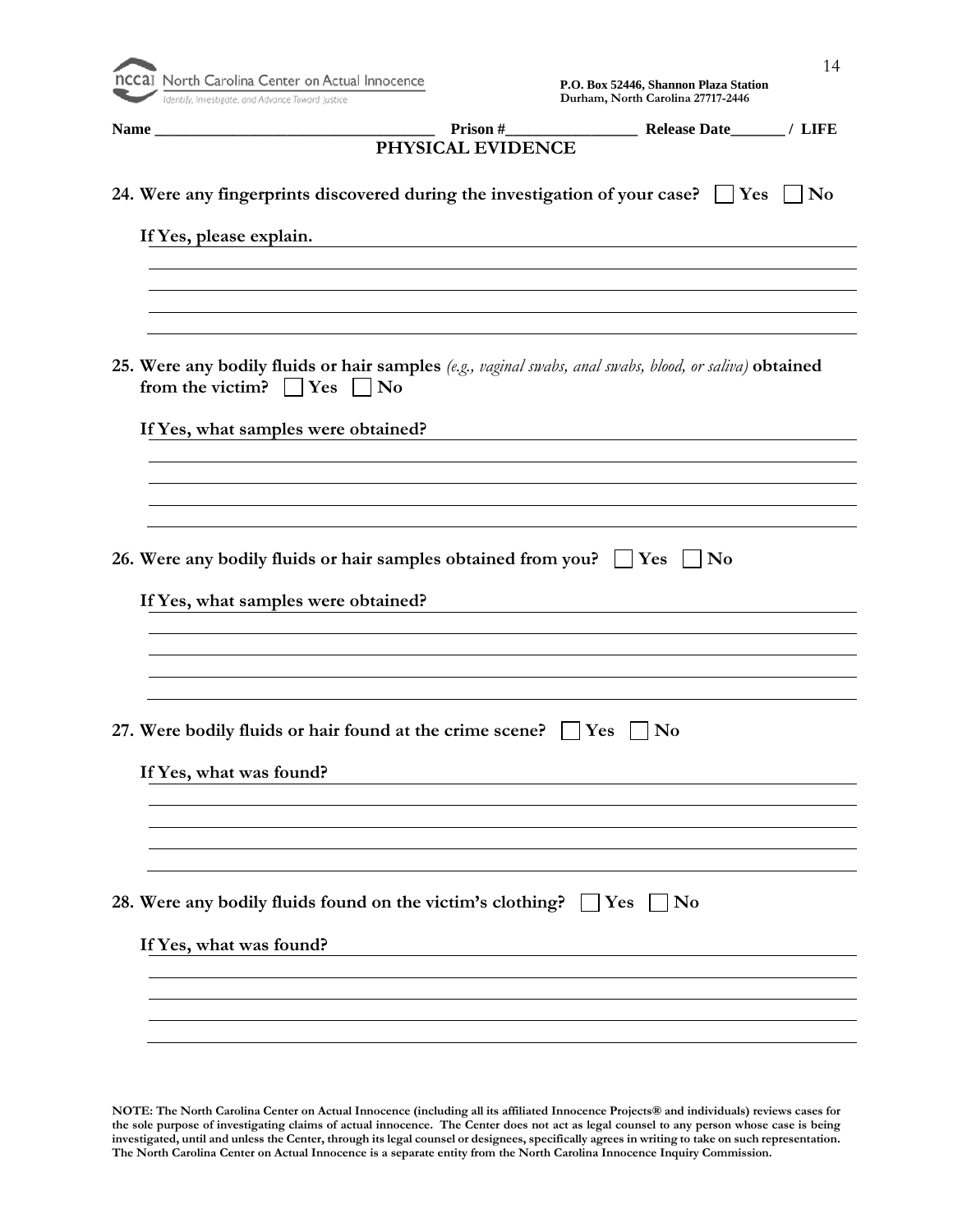| <b>nCCaI</b> North Carolina Center on Actual I    |
|---------------------------------------------------|
| Identify, Investigate, and Advance Toward Justice |

| <b>Name</b> | Prison#<br>Release Date<br>$\prime$ LIFE                                                                                                                                   |
|-------------|----------------------------------------------------------------------------------------------------------------------------------------------------------------------------|
|             | 29. Was any testing done on the bodily fluids or hair samples?<br>Yes<br>N <sub>0</sub>                                                                                    |
| a.          | If Yes,<br>What type of testing was done?                                                                                                                                  |
| c.          | b. Who arranged for the testing? $\Box$ Prosecution $\Box$ Defense<br><b>Who conducted the test?</b> Please provide the name, address and telephone number if you have it. |
|             |                                                                                                                                                                            |
|             |                                                                                                                                                                            |
|             | d. Was a second test done? $\Box$ Yes<br>No<br>If Yes,<br>What type of testing was done?<br>i.                                                                             |
| ii.         | Who arranged for the testing? $\Box$ Prosecution $\Box$ Defense<br>Other                                                                                                   |
| iii.        | Who conducted the test? Please provide the name, address and telephone number if you have it.                                                                              |
|             |                                                                                                                                                                            |
|             | 30. Was testing done on all of the physical/biological evidence recovered during the<br>investigation of your case? $\Box$ Yes [<br>$\overline{\mathbf{N}}$                |
|             | If No, what was not tested?                                                                                                                                                |
|             |                                                                                                                                                                            |
|             |                                                                                                                                                                            |
|             |                                                                                                                                                                            |

**\_\_\_\_\_\_\_\_\_\_\_\_\_\_\_\_\_\_\_\_\_\_\_\_\_\_\_\_\_\_\_\_\_\_\_\_\_\_\_\_\_\_\_\_\_\_\_\_\_\_\_\_\_\_\_\_\_\_\_\_\_\_\_\_\_\_\_\_\_\_\_\_\_\_\_**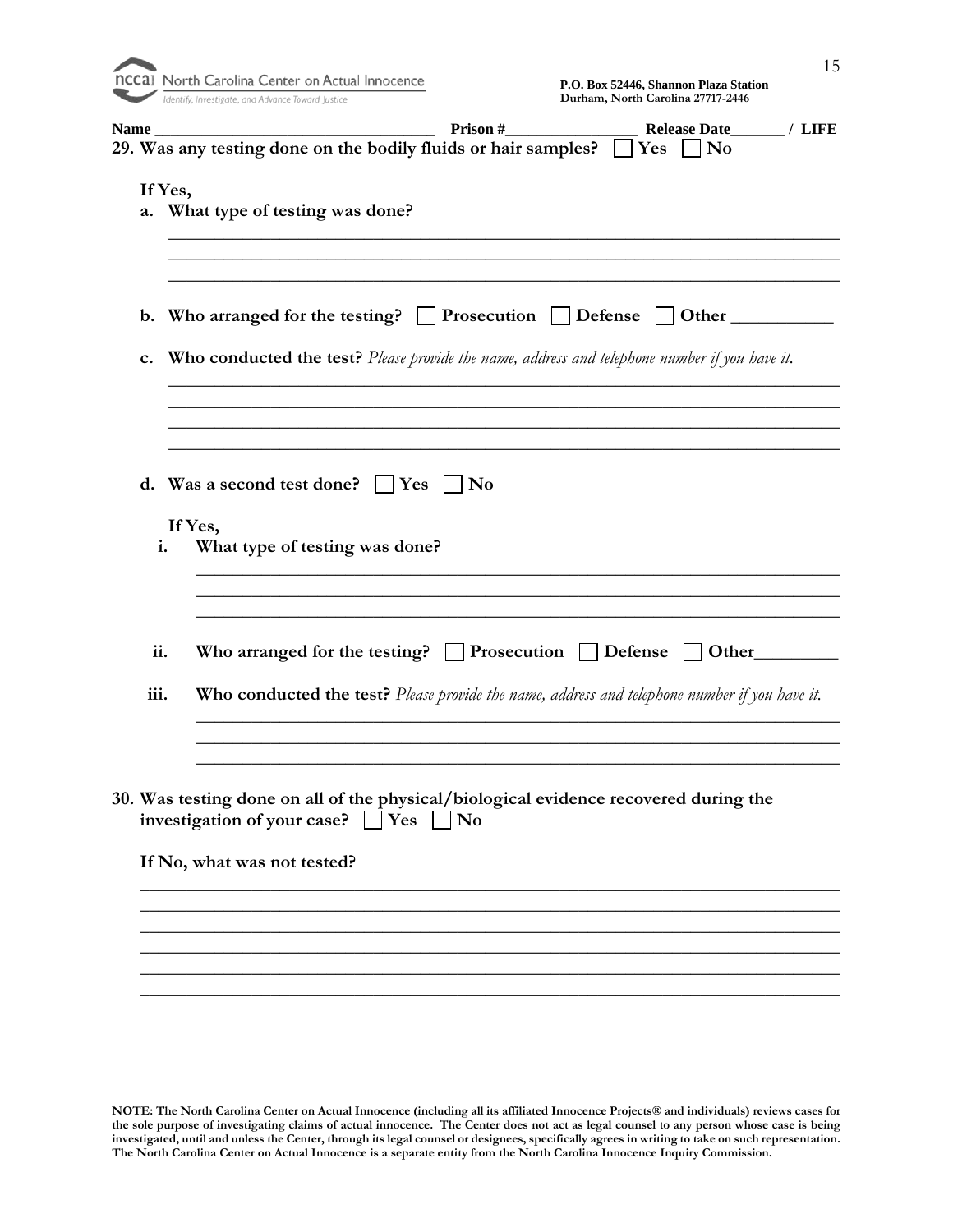| <b>DCCAL</b> North Care |                    |  |
|-------------------------|--------------------|--|
|                         | Idantifu Invaction |  |

| Name_                                              |                                                                                                                                                                                  |  |
|----------------------------------------------------|----------------------------------------------------------------------------------------------------------------------------------------------------------------------------------|--|
| 31. What test results were used at your trial?     |                                                                                                                                                                                  |  |
|                                                    |                                                                                                                                                                                  |  |
|                                                    |                                                                                                                                                                                  |  |
| What did those test results show?                  |                                                                                                                                                                                  |  |
|                                                    |                                                                                                                                                                                  |  |
| If Yes, what did those test results show?          | 32. Were any of the test results not used at trial? $\Box$ Yes $\Box$ No                                                                                                         |  |
|                                                    |                                                                                                                                                                                  |  |
|                                                    |                                                                                                                                                                                  |  |
|                                                    | 33. List any item or items of evidence you believe should have been submitted to DNA or<br>other testing and indicate how you believe that test will show that you are innocent: |  |
|                                                    |                                                                                                                                                                                  |  |
|                                                    |                                                                                                                                                                                  |  |
|                                                    |                                                                                                                                                                                  |  |
| Why was this item not tested or not used at trial? |                                                                                                                                                                                  |  |
|                                                    |                                                                                                                                                                                  |  |
|                                                    |                                                                                                                                                                                  |  |
|                                                    | 34. Are you willing to have your DNA run against the DNA databank, state and federal?                                                                                            |  |
| $\Box$ Yes $\Box$ No                               |                                                                                                                                                                                  |  |
|                                                    | If No, why not?                                                                                                                                                                  |  |
|                                                    |                                                                                                                                                                                  |  |
|                                                    |                                                                                                                                                                                  |  |
|                                                    |                                                                                                                                                                                  |  |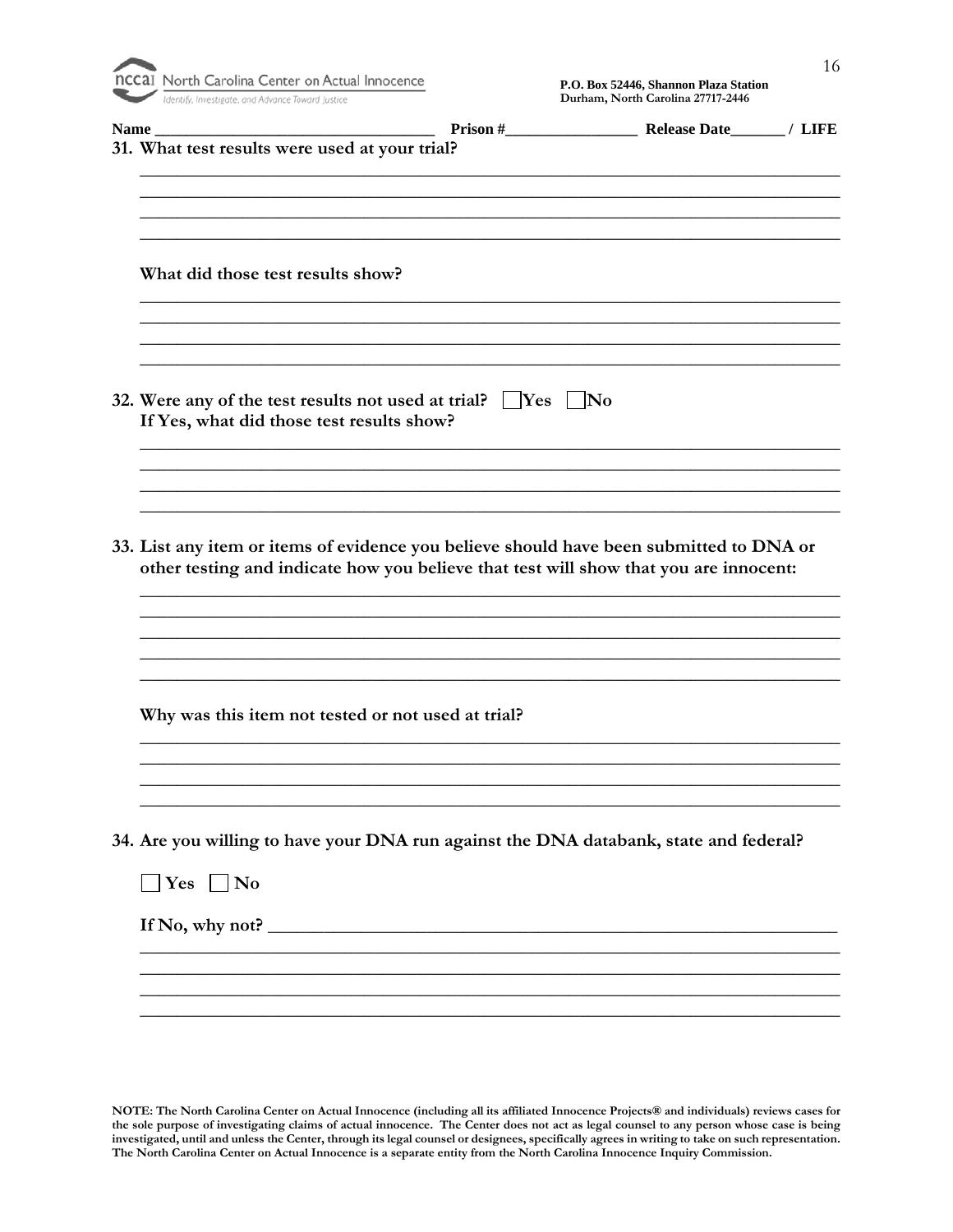| Identify, Investigate, and Advance Toward Justice                                                                                                                                                                                                                                                           |                  | Durham, North Carolina 27717-2446 |  |
|-------------------------------------------------------------------------------------------------------------------------------------------------------------------------------------------------------------------------------------------------------------------------------------------------------------|------------------|-----------------------------------|--|
|                                                                                                                                                                                                                                                                                                             |                  |                                   |  |
| WITNESS/TESTIMONY INFORMATION                                                                                                                                                                                                                                                                               |                  |                                   |  |
| 35. Did you testify at trial? $\Box$ Yes<br>If "No," why not?                                                                                                                                                                                                                                               | $\perp$ $\infty$ |                                   |  |
|                                                                                                                                                                                                                                                                                                             |                  |                                   |  |
| 36. Did the victim(s) identify you? $\Box$ Yes $\Box$ No<br>If yes, $\Box$ Lineup $\Box$ Photo Array $\Box$ Other (please specify)                                                                                                                                                                          |                  |                                   |  |
| 37. Why do you think the victim made a complaint against you?                                                                                                                                                                                                                                               |                  |                                   |  |
|                                                                                                                                                                                                                                                                                                             |                  |                                   |  |
| 38. Did the victim(s) testify at trial? $\Box$ Yes $\Box$ No<br>If Yes, please indicate who testified.<br>Please provide the person's address, if you have it.                                                                                                                                              |                  |                                   |  |
|                                                                                                                                                                                                                                                                                                             |                  |                                   |  |
| Please provide the name, address, and telephone number if you have them. Please indicate the form of<br>identification -- whether they identified you in a lineup, photo array, or otherwise. Also indicate whether the<br>witness testified and whether they testified for the prosecution or the defense. |                  |                                   |  |
| Name:                                                                                                                                                                                                                                                                                                       |                  |                                   |  |
| 39. List any other witnesses who identified you.                                                                                                                                                                                                                                                            |                  |                                   |  |
| Did the witness testify? $\Box$ Yes $\Box$ No If "Yes," for whom?                                                                                                                                                                                                                                           |                  |                                   |  |
| Name:                                                                                                                                                                                                                                                                                                       |                  |                                   |  |
|                                                                                                                                                                                                                                                                                                             |                  |                                   |  |
| Did the witness testify? $\Box$ Yes $\Box$ No If "Yes," for whom?                                                                                                                                                                                                                                           |                  |                                   |  |
| Name:                                                                                                                                                                                                                                                                                                       |                  |                                   |  |
|                                                                                                                                                                                                                                                                                                             |                  |                                   |  |
| Form: (lineup, photo array/lineup, other)<br>Did the witness testify? $\Box$ Yes $\Box$ No If "Yes," for whom?                                                                                                                                                                                              |                  |                                   |  |

**investigated, until and unless the Center, through its legal counsel or designees, specifically agrees in writing to take on such representation. The North Carolina Center on Actual Innocence is a separate entity from the North Carolina Innocence Inquiry Commission.**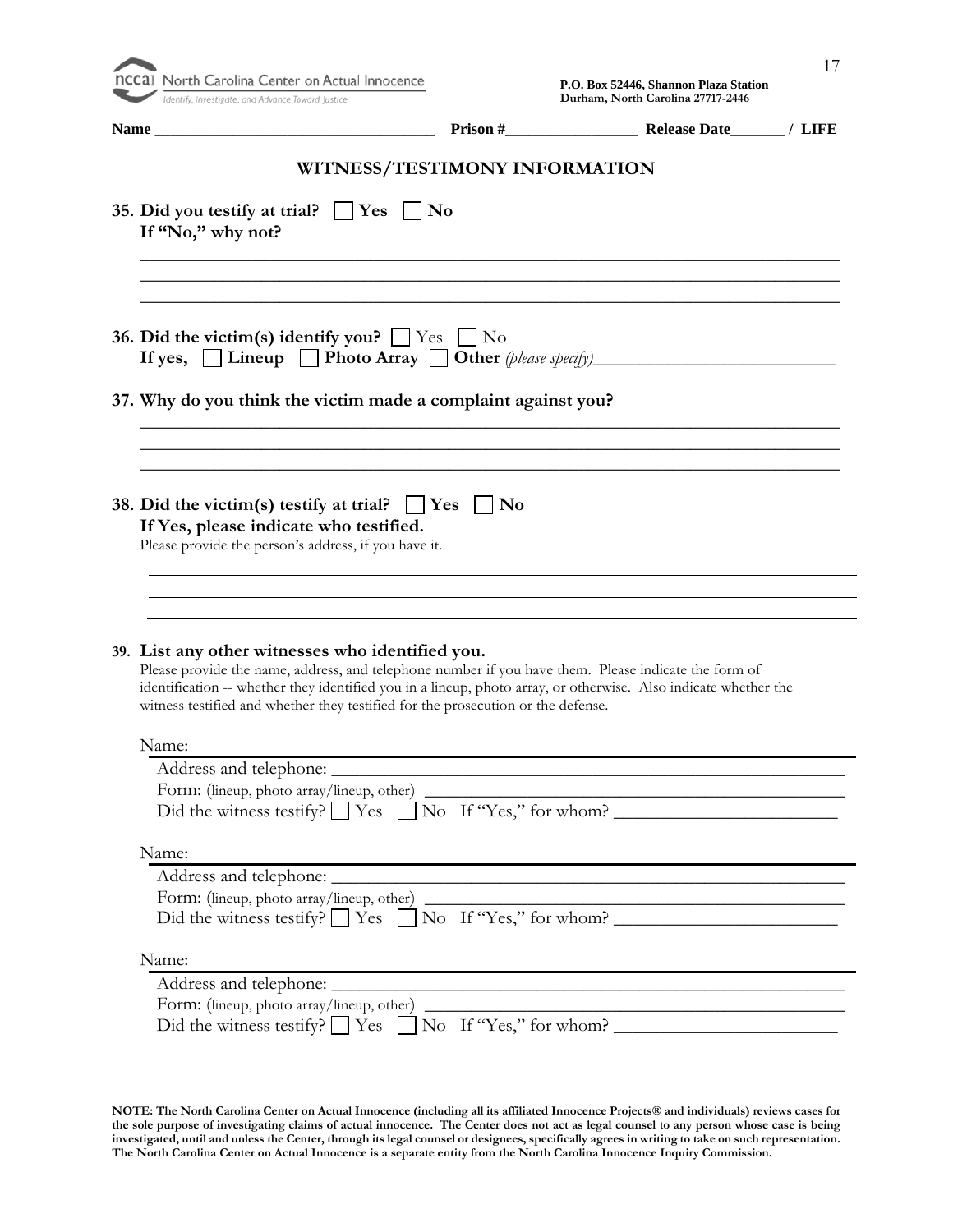| $\sim$ |  |
|--------|--|
|        |  |

| Name<br><u> 1980 - Johann Barn, mars ar breithinn ar chomhair an t-</u>                                                                      |                                                                                                                       |                |  |
|----------------------------------------------------------------------------------------------------------------------------------------------|-----------------------------------------------------------------------------------------------------------------------|----------------|--|
| Name:                                                                                                                                        |                                                                                                                       |                |  |
|                                                                                                                                              | <u> 1989 - Johann Stoff, deutscher Stoff, der Stoff, der Stoff, der Stoff, der Stoff, der Stoff, der Stoff, der S</u> |                |  |
|                                                                                                                                              |                                                                                                                       |                |  |
| Did the witness testify? $\Box$ Yes $\Box$ No If "Yes," for whom?                                                                            |                                                                                                                       |                |  |
| Name:                                                                                                                                        |                                                                                                                       |                |  |
| Address and telephone:                                                                                                                       | <u> 1989 - Andrea Stadt Britain, amerikansk politiker (d. 1989)</u>                                                   |                |  |
|                                                                                                                                              |                                                                                                                       |                |  |
| Did the witness testify? $\Box$ Yes $\Box$ No If "Yes," for whom?                                                                            |                                                                                                                       |                |  |
| Name:                                                                                                                                        |                                                                                                                       |                |  |
|                                                                                                                                              |                                                                                                                       |                |  |
|                                                                                                                                              |                                                                                                                       |                |  |
| Did the witness testify? $\Box$ Yes $\Box$ No If "Yes," for whom?                                                                            |                                                                                                                       |                |  |
| 40. List any experts who testified at your trial and the nature of their testimony.<br>(For example, doctor, handwriting expert, scientist.) |                                                                                                                       |                |  |
| <b>EXPERT'S NAME:</b>                                                                                                                        | <u> 1989 - Jan Sarajević, politički politički politički karaljski politički karaljski politički politički politič</u> |                |  |
|                                                                                                                                              |                                                                                                                       |                |  |
| Nature of testimony                                                                                                                          |                                                                                                                       |                |  |
| For whom did the witness testify? $\Box$ Prosecution                                                                                         |                                                                                                                       | $\Box$ Defense |  |
| Expert's Name:                                                                                                                               |                                                                                                                       |                |  |
|                                                                                                                                              | and the control of the control of the control of the control of the control of the control of the control of the      |                |  |
|                                                                                                                                              |                                                                                                                       |                |  |
| Nature of testimony:                                                                                                                         |                                                                                                                       |                |  |
| For whom did the witness testify?                                                                                                            | Prosecution                                                                                                           | Defense        |  |
|                                                                                                                                              |                                                                                                                       |                |  |
| Expert's Name:                                                                                                                               |                                                                                                                       |                |  |
| Address and telephone: ________                                                                                                              |                                                                                                                       |                |  |
| Nature of testimony:                                                                                                                         |                                                                                                                       |                |  |
| For whom did the witness testify?                                                                                                            | Prosecution                                                                                                           | Defense        |  |
|                                                                                                                                              |                                                                                                                       |                |  |
| Expert's Name:                                                                                                                               |                                                                                                                       |                |  |
| Address and telephone: _____                                                                                                                 |                                                                                                                       |                |  |
| Nature of testimony:                                                                                                                         |                                                                                                                       |                |  |
| For whom did the witness testify?                                                                                                            | Prosecution                                                                                                           | Defense        |  |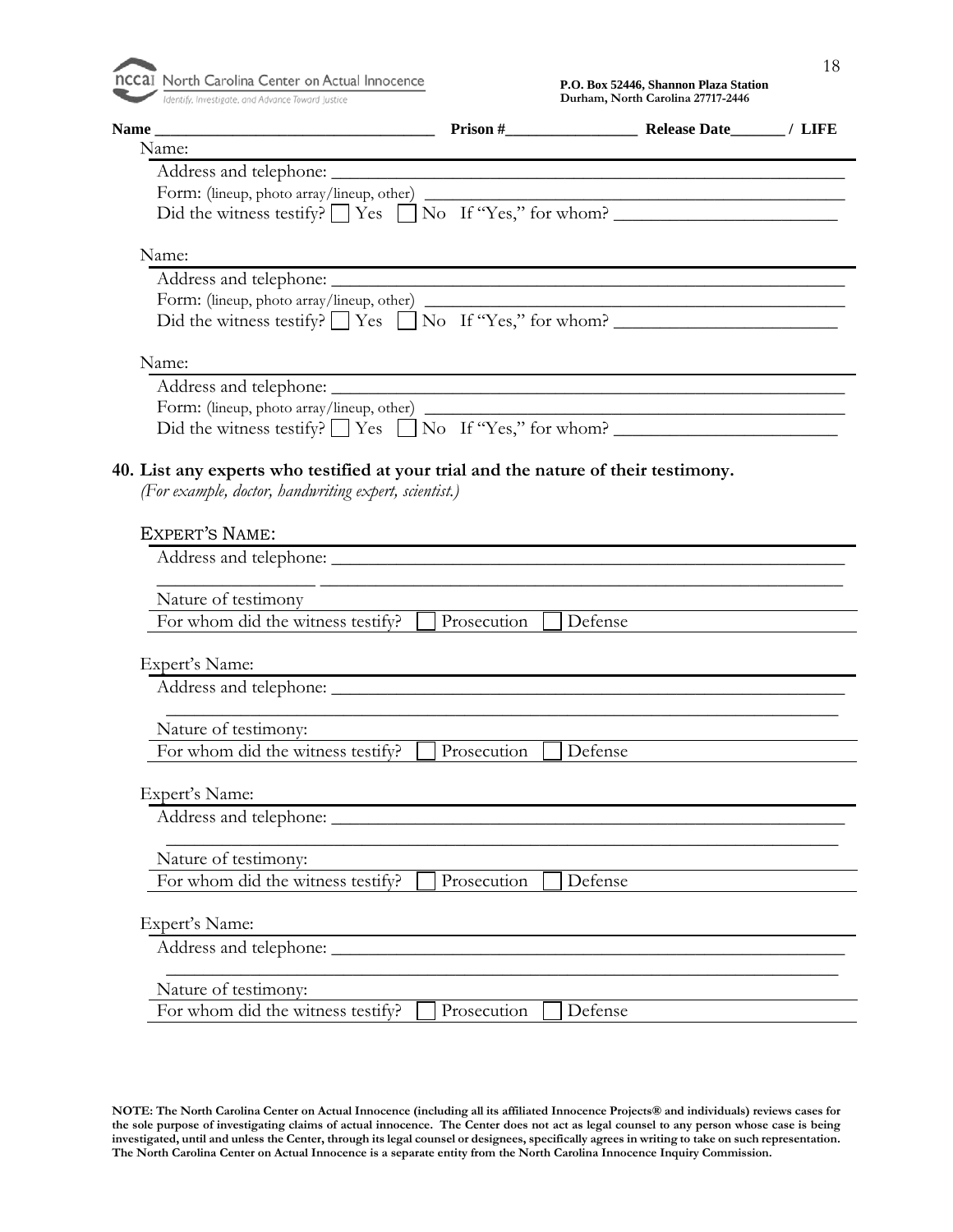Identify, Investigate, and Advance Toward Justice

**Name \_\_\_\_\_\_\_\_\_\_\_\_\_\_\_\_\_\_\_\_\_\_\_\_\_\_\_\_\_\_\_\_\_\_\_\_ Prison #\_\_\_\_\_\_\_\_\_\_\_\_\_\_\_\_\_ Release Date\_\_\_\_\_\_\_ / LIFE 41. List any other persons who testified at your trial and the nature of their testimony.** Other Witness' Name: Address and telephone: \_\_\_\_\_\_\_\_\_\_\_\_\_\_\_\_\_\_\_\_\_\_\_\_\_\_\_\_\_\_\_\_\_\_\_\_\_\_\_\_\_\_\_\_\_\_\_\_\_\_\_\_\_\_\_ Nature of the testimony: \_\_\_\_\_\_\_\_\_\_\_\_\_\_\_\_\_\_\_\_\_\_\_\_\_\_\_\_\_\_\_\_\_\_\_\_\_\_\_\_\_\_\_\_\_\_\_\_\_\_\_\_\_\_ \_\_\_\_\_\_\_\_\_\_\_\_\_\_\_\_\_\_\_\_\_\_\_\_\_\_\_\_\_\_\_\_\_\_\_\_\_\_\_\_\_\_\_\_\_\_\_\_\_\_\_\_\_\_\_\_\_\_\_\_\_\_\_\_\_\_\_\_\_\_\_\_\_ For whom did the witness testify?  $\Box$  Prosecution  $\Box$  Defense Other Witness' Name: Address and telephone: \_\_\_\_\_\_\_\_\_\_\_\_\_\_\_\_\_\_\_\_\_\_\_\_\_\_\_\_\_\_\_\_\_\_\_\_\_\_\_\_\_\_\_\_\_\_\_\_\_\_\_\_\_\_\_ Nature of the testimony: \_\_\_\_\_\_\_\_\_\_\_\_\_\_\_\_\_\_\_\_\_\_\_\_\_\_\_\_\_\_\_\_\_\_\_\_\_\_\_\_\_\_\_\_\_\_\_\_\_\_\_\_\_\_ \_\_\_\_\_\_\_\_\_\_\_\_\_\_\_\_\_\_\_\_\_\_\_\_\_\_\_\_\_\_\_\_\_\_\_\_\_\_\_\_\_\_\_\_\_\_\_\_\_\_\_\_\_\_\_\_\_\_\_\_\_\_\_\_\_\_\_\_\_\_\_\_\_ For whom did the witness testify?  $\Box$  Prosecution  $\Box$  Defense Other Witness' Name: Address and telephone: \_\_\_\_\_\_\_\_\_\_\_\_\_\_\_\_\_\_\_\_\_\_\_\_\_\_\_\_\_\_\_\_\_\_\_\_\_\_\_\_\_\_\_\_\_\_\_\_\_\_\_\_\_\_\_ \_\_\_\_\_\_\_\_\_\_\_\_\_\_\_\_\_\_\_\_\_\_\_\_\_\_\_\_\_\_\_\_\_\_\_\_\_\_\_\_\_\_\_\_\_\_\_\_\_\_\_\_\_\_\_\_\_\_\_\_\_\_\_\_\_\_\_\_\_\_\_\_\_ Nature of the testimony: \_\_\_\_\_\_\_\_\_\_\_\_\_\_\_\_\_\_\_\_\_\_\_\_\_\_\_\_\_\_\_\_\_\_\_\_\_\_\_\_\_\_\_\_\_\_\_\_\_\_\_\_\_\_ \_\_\_\_\_\_\_\_\_\_\_\_\_\_\_\_\_\_\_\_\_\_\_\_\_\_\_\_\_\_\_\_\_\_\_\_\_\_\_\_\_\_\_\_\_\_\_\_\_\_\_\_\_\_\_\_\_\_\_\_\_\_\_\_\_\_\_\_\_\_\_\_\_ For whom did the witness testify?  $\Box$  Prosecution  $\Box$  Defense Other Witness' Name: Address and telephone: \_\_\_\_\_\_\_\_\_\_\_\_\_\_\_\_\_\_\_\_\_\_\_\_\_\_\_\_\_\_\_\_\_\_\_\_\_\_\_\_\_\_\_\_\_\_\_\_\_\_\_\_\_\_\_ Nature of the testimony: \_\_\_\_\_\_\_\_\_\_\_\_\_\_\_\_\_\_\_\_\_\_\_\_\_\_\_\_\_\_\_\_\_\_\_\_\_\_\_\_\_\_\_\_\_\_\_\_\_\_\_\_\_\_\_\_\_\_\_\_\_\_\_\_\_\_\_\_\_\_\_\_\_ For whom did the witness testify?  $\Box$  Prosecution  $\Box$  Defense Other Witness' Name: Address and telephone: \_\_\_\_\_\_\_\_\_\_\_\_\_\_\_\_\_\_\_\_\_\_\_\_\_\_\_\_\_\_\_\_\_\_\_\_\_\_\_\_\_\_\_\_\_\_\_\_\_\_\_\_\_\_\_ \_\_\_\_\_\_\_\_\_\_\_\_\_\_\_\_\_\_\_\_\_\_\_\_\_\_\_\_\_\_\_\_\_\_\_\_\_\_\_\_\_\_\_\_\_\_\_\_\_\_\_\_\_\_\_\_\_\_\_\_\_\_\_\_\_\_\_\_\_\_\_\_\_ Nature of the testimony: \_\_\_\_\_\_\_\_\_\_\_\_\_\_\_\_\_\_\_\_\_\_\_\_\_\_\_\_\_\_\_\_\_\_\_\_\_\_\_\_\_\_\_\_\_\_\_\_\_\_\_\_\_\_ \_\_\_\_\_\_\_\_\_\_\_\_\_\_\_\_\_\_\_\_\_\_\_\_\_\_\_\_\_\_\_\_\_\_\_\_\_\_\_\_\_\_\_\_\_\_\_\_\_\_\_\_\_\_\_\_\_\_\_\_\_\_\_\_\_\_\_\_\_\_\_\_\_ For whom did the witness testify?  $\Box$  Prosecution  $\Box$  Defense Other Witness' Name: Address and telephone: \_\_\_\_\_\_\_\_\_\_\_\_\_\_\_\_\_\_\_\_\_\_\_\_\_\_\_\_\_\_\_\_\_\_\_\_\_\_\_\_\_\_\_\_\_\_\_\_\_\_\_\_\_\_\_\_\_\_\_\_\_\_\_\_\_\_\_\_\_\_\_\_\_ Nature of the testimony: \_\_\_\_\_\_\_\_\_\_\_\_\_\_\_\_\_\_\_\_\_\_\_\_\_\_\_\_\_\_\_\_\_\_\_\_\_\_\_\_\_\_\_\_\_\_\_\_\_\_\_\_\_\_ \_\_\_\_\_\_\_\_\_\_\_\_\_\_\_\_\_\_\_\_\_\_\_\_\_\_\_\_\_\_\_\_\_\_\_\_\_\_\_\_\_\_\_\_\_\_\_\_\_\_\_\_\_\_\_\_\_\_\_\_\_\_\_\_\_\_\_\_\_\_\_\_\_ For whom did the witness testify?  $\Box$  Prosecution  $\Box$  Defense